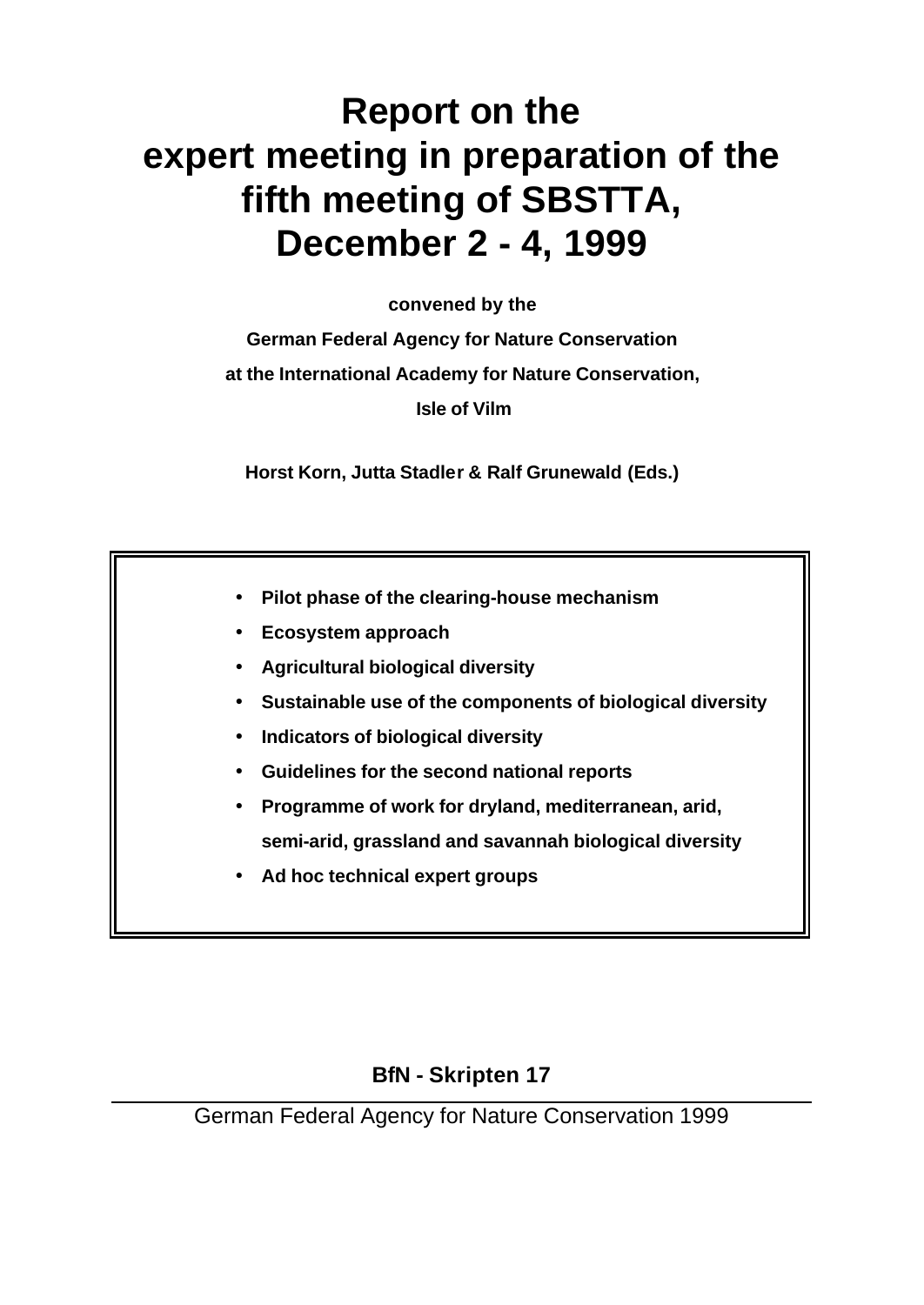# **Report on the expert meeting in preparation of the fifth meeting of SBSTTA, December 2 - 4, 1999**

 **convened by the** 

**German Federal Agency for Nature Conservation at the International Academy for Nature Conservation, Isle of Vilm**

**Horst Korn, Jutta Stadler & Ralf Grunewald (Eds.)**

**German Federal Agency for Nature Conservation 1999**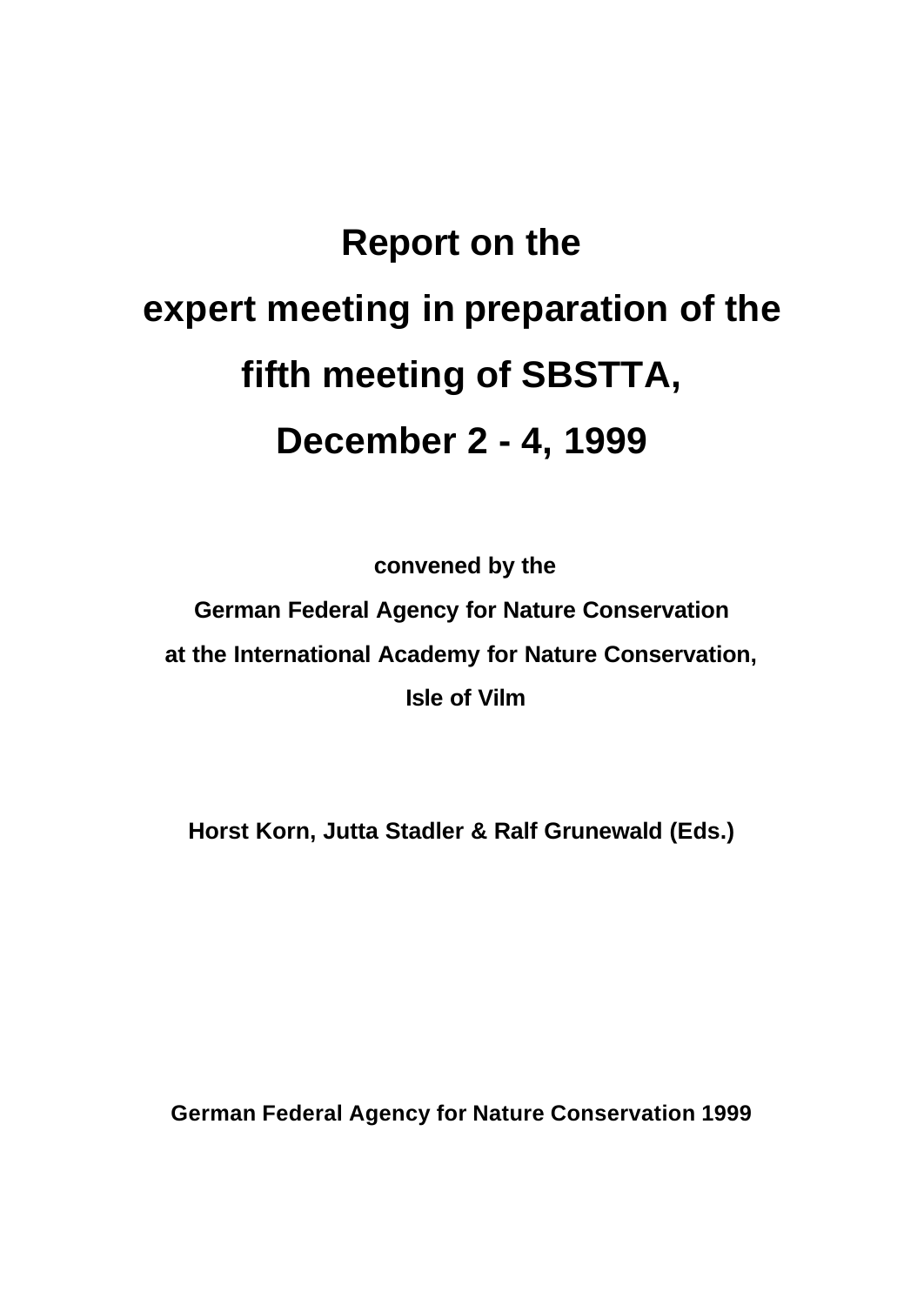Editors` addresses: For editors`addresses see "List of Participants"

Die BfN-Skripten are not available in book-trade.

Publisher: Bundesamt für Naturschutz (BfN) German Federal Agency for Nature Conservation Konstantinstr. 110, 53179 Bonn, Germany Telefon: 0228-8491-0 Fax: 0228-8491-200

All rights reserved by BfN.

No part of the material protected by this copyright notice may be produced or utilized in any form or by any means, electronic or mechanical, including photocopying, recording or by any information and retrieval system without written permission from the copyright owner.

Printed by the printing office of the Federal Ministry of Environment, Nature Conservation and Nuclear Safety.

Printed on 100% recycled paper.

Bonn-Bad Godesberg 1999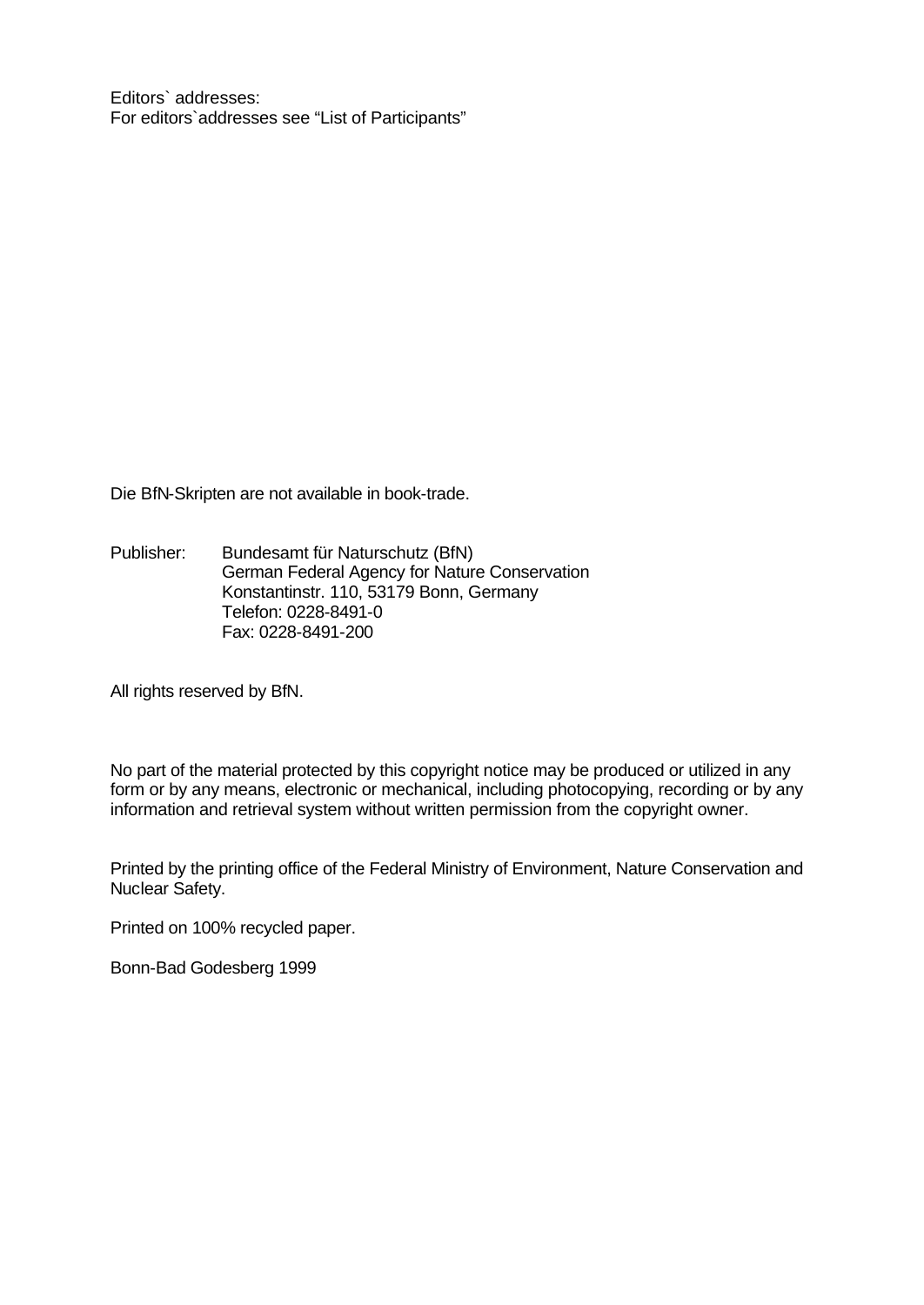# **Contents**

|                | Summary of the discussions and recommendations:                                                                                            |  |  |
|----------------|--------------------------------------------------------------------------------------------------------------------------------------------|--|--|
| 1.             |                                                                                                                                            |  |  |
| 2.             |                                                                                                                                            |  |  |
| 3.             | Agricultural Biological Diversity: assessment of ongoing activities and                                                                    |  |  |
| 4.             | Sustainable use of the components of biological diversity:<br>identification of sectoral activities that could adopt biodiversity-friendly |  |  |
| 5.             |                                                                                                                                            |  |  |
| 6.             | Establishment of guidelines for the second national reports,                                                                               |  |  |
| 7 <sub>1</sub> | Programme of work for dryland, Mediterranean, arid, semi-arid,                                                                             |  |  |
| 8.             | Ad hoc technical expert groups: terms of reference, and rosters<br>of experts and proposal on a uniform methodology for their use29        |  |  |
|                |                                                                                                                                            |  |  |
|                |                                                                                                                                            |  |  |
|                |                                                                                                                                            |  |  |
|                |                                                                                                                                            |  |  |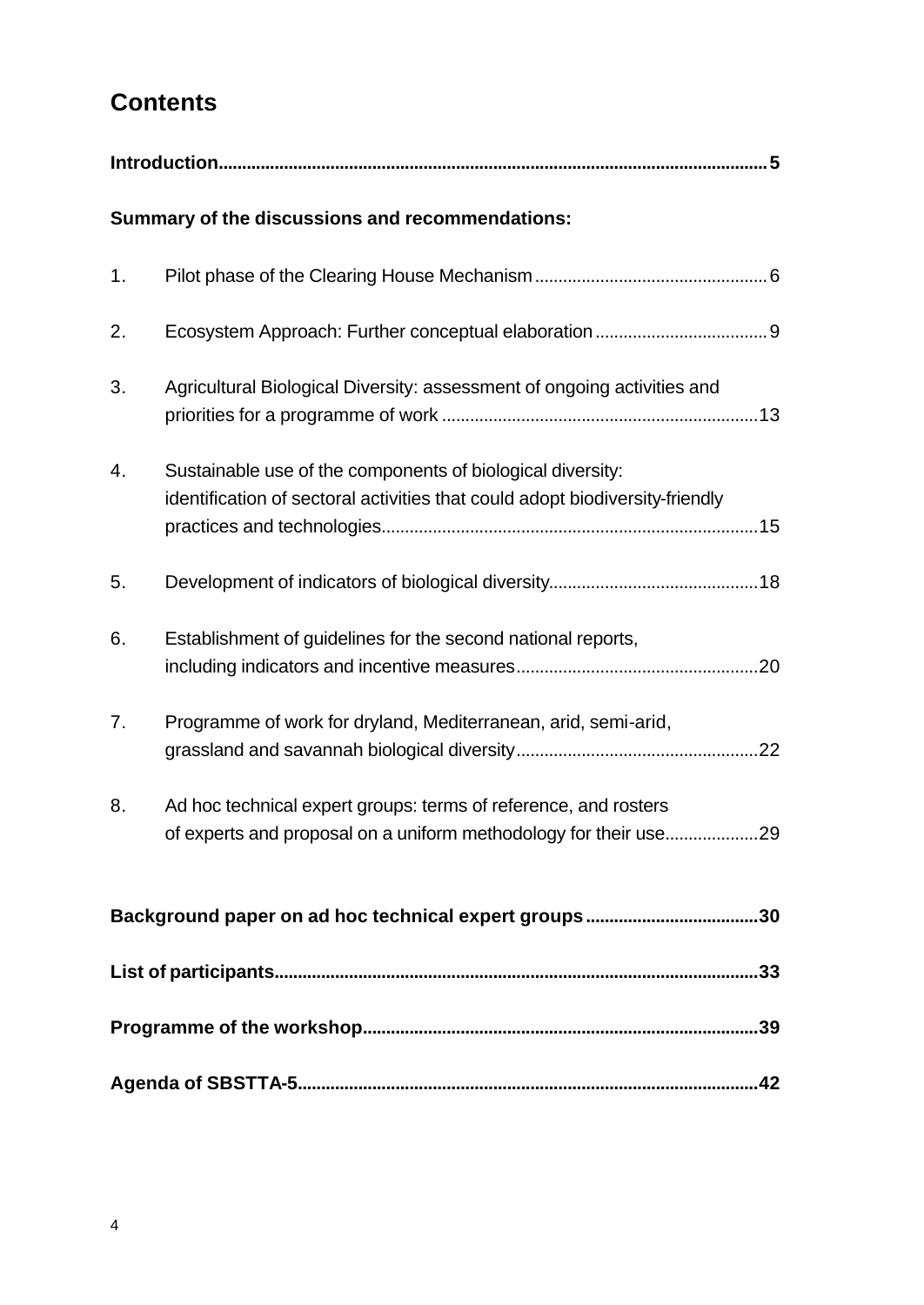#### **INTRODUCTION**

The "expert meeting in preparation of SBSTTA-5" was an informal scientific workshop, aiming to exchange information on the topics to be discussed at the upcoming fifth meeting of SBSTTA of the Convention on Biological Diversity. The 36 participants, including a member of the CBD Secretariat and representatives from national ministries, agencies and scientific institutions from 16 countries (EU-member states and PHARE countries) attended in their personal capacity as experts for the Convention.

The meeting was chaired by Dr. Horst Korn, German Federal Agency for Nature Conservation.

Each topic was introduced briefly by a specialist in this field. The following discussion was mainly based on the documents prepared for the SBSTTA-5 meeting by the Secretariat of the Convention. In this report the main points of discussion are summarized and general comments on the Secretariat's documents are given. In addition, amendments to the recommendations given in the Secretariat's documents are suggested. All major points raised during the discussion - even though they may have been controversal - are represented in this report. The aim of the workshop was not to reach a consensus on the individual points but rather to have an exchange of opinions and ideas. Nevertheless, a high degree of similar points of view was apparent.

This report is intended to help individuals and delegations in their preparation of the topics on the agenda of SBSTTA-5.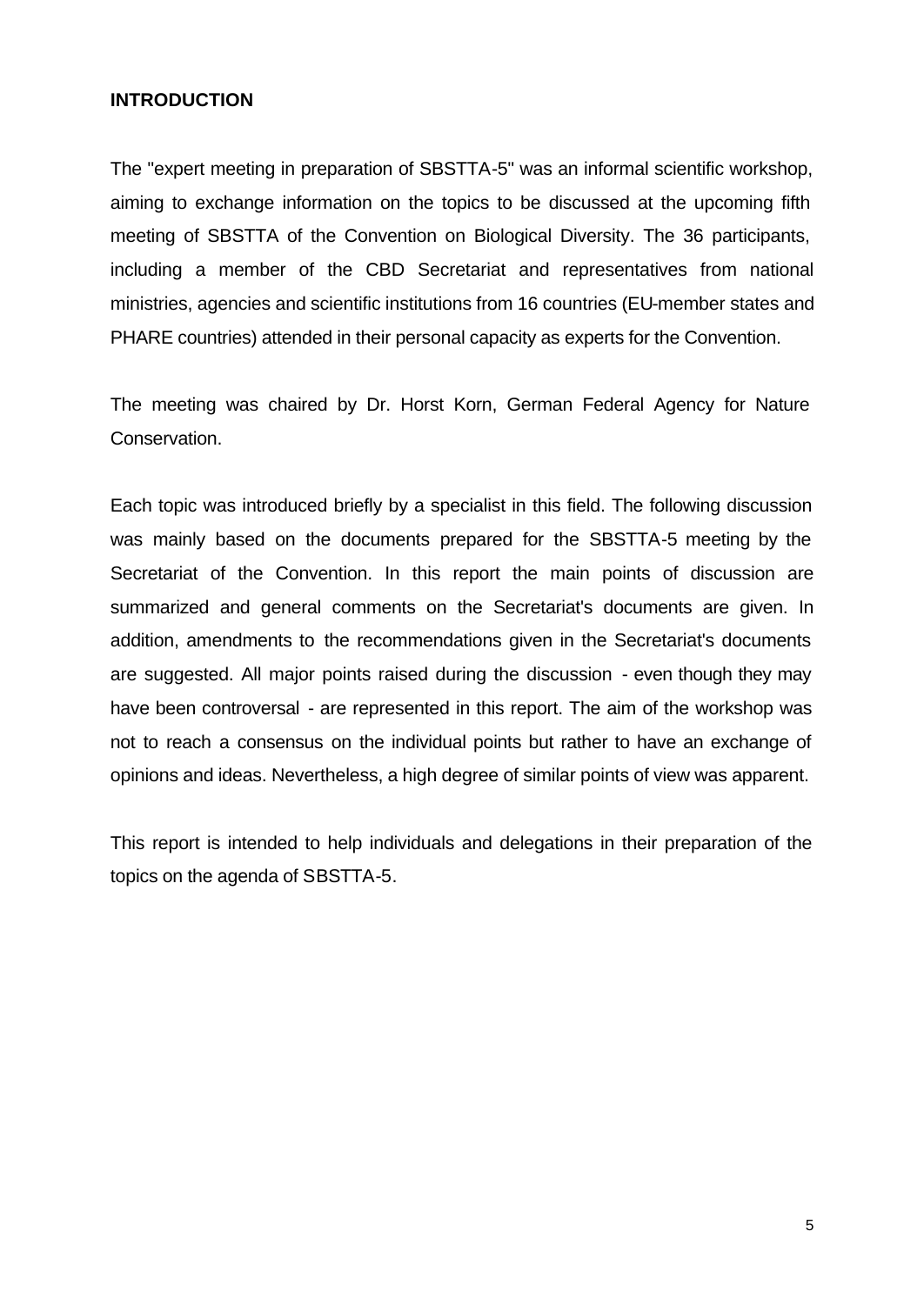### **SUMMARY OF THE DISCUSSIONS AND RECOMMENDATIONS**

All participants pointed out the overall high qualitiy of the documents prepared by the Secretariat of the CBD for SBSTTA-5. Nevertheless, the topics provided ample opportunities for discussion.

### **1 Pilot phase of the Clearing House Mechanism (CHM)**

#### Introductory remarks:

The document UNEP/CBD/SBSTTA/5/3 briefly summarizes the results of three information-documents provided by the Secretariat: the "Independent Review of the CHM" , the "Strategic Plan of the CHM" and the "CHM longer-term programme of work".

The document highlights some important considerations made for the use of the CHM and its potential role within the Convention on Biological Diversity and within the creation of synergies between ongoing information initiatives and other related conventions.

The discussion revealed the need for further clarification of the functions and values of the CHM for its users. Clear needs and "niches" of the CHM should be identified to have a better understanding on what to concentrate/focus on. This is also related to the question of "quality of data and information" and its use for decision making as well as reporting purposes.

#### Proposed amendments/changes to the draft recommendations:

No changes or amendments were suggested.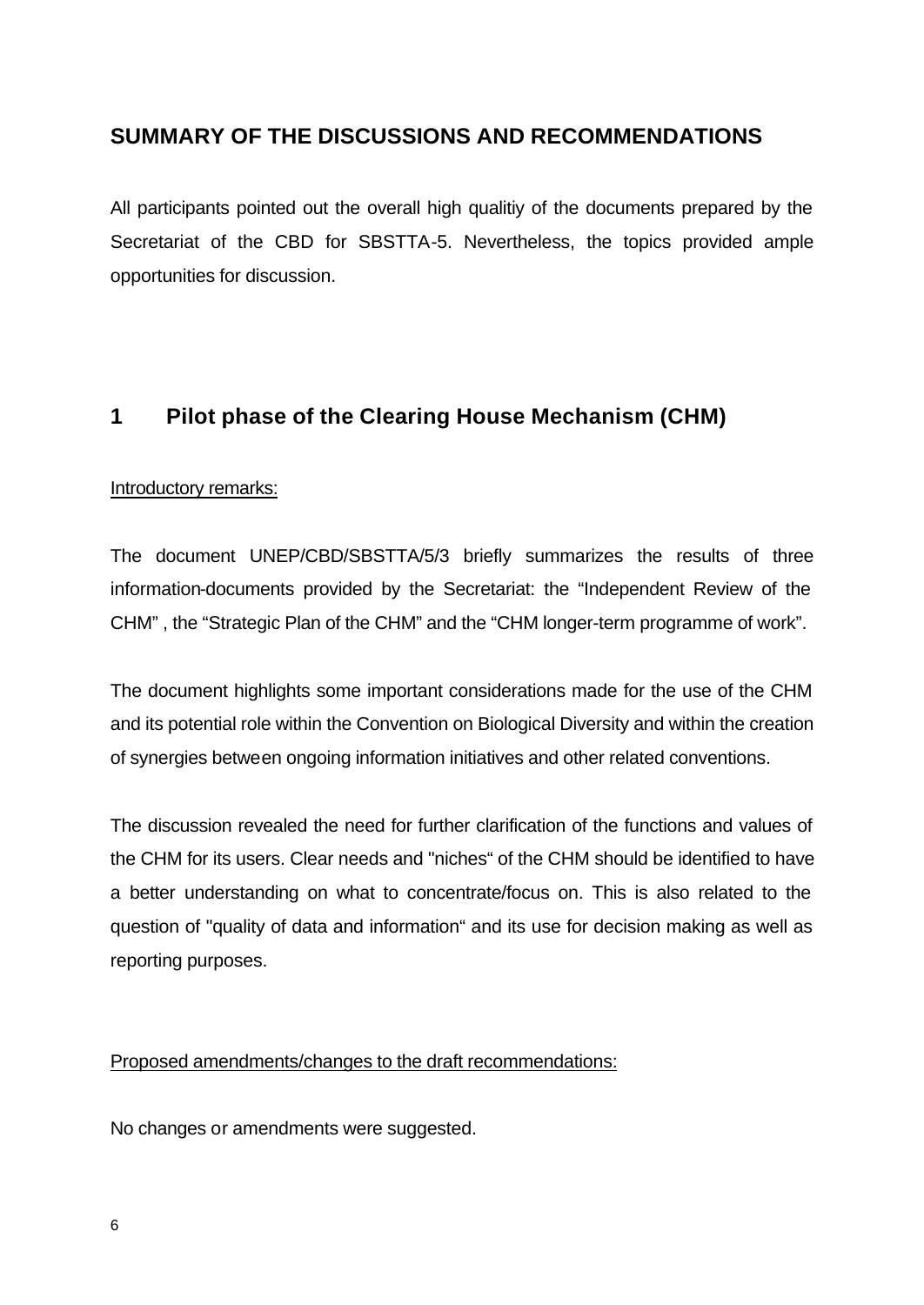#### Additional recommendations:

- Facilitate and promote contact building among all partners of the Convention as well as the understanding of their ongoing activities and the potential role, function and use of the CHM as a facilitator. National, regional and global "Biodiversity-Fairs" could be a valuable tool to enhance technical and scientific co-operation, access and transfer of technology, exchange of information as well as capacity building.
- Each CHM-National Focal Point should be invited to summarize its identified needs in order to meet the demands of the users. This "list of demands" could be updated periodically and made available via the CHM.
- Observe carefully the development of the Global Biodiversity Information Facility (GBIF) and consider its role in support of the CBD. If GBIF should be installed and implemented, its activities should be in line with the objectives of the CBD and in close relation with the CHM or part of it.
- Invite Parties to build on the experience gained in projects of joint development of clearing house mechanisms in industrialized and developing countries ("partneringrole": e.g. between Belgium and some African countries like Congo (Democratic Rep.), Chad, Niger, Mauritania, Burkina Faso, Germany and Colombia and Cameroon).
- Each Party should make the general public more aware of the existance of the CHM and its role, functions, opportunities and services provided ("awareness building").
- Enlarge the target group of the CHM by focussing its offers more on the general public.
- CHM could include abstracts of scientific thesis-papers related to biodiversity issues (usually "grey literature") to make them accessible to a wider audience.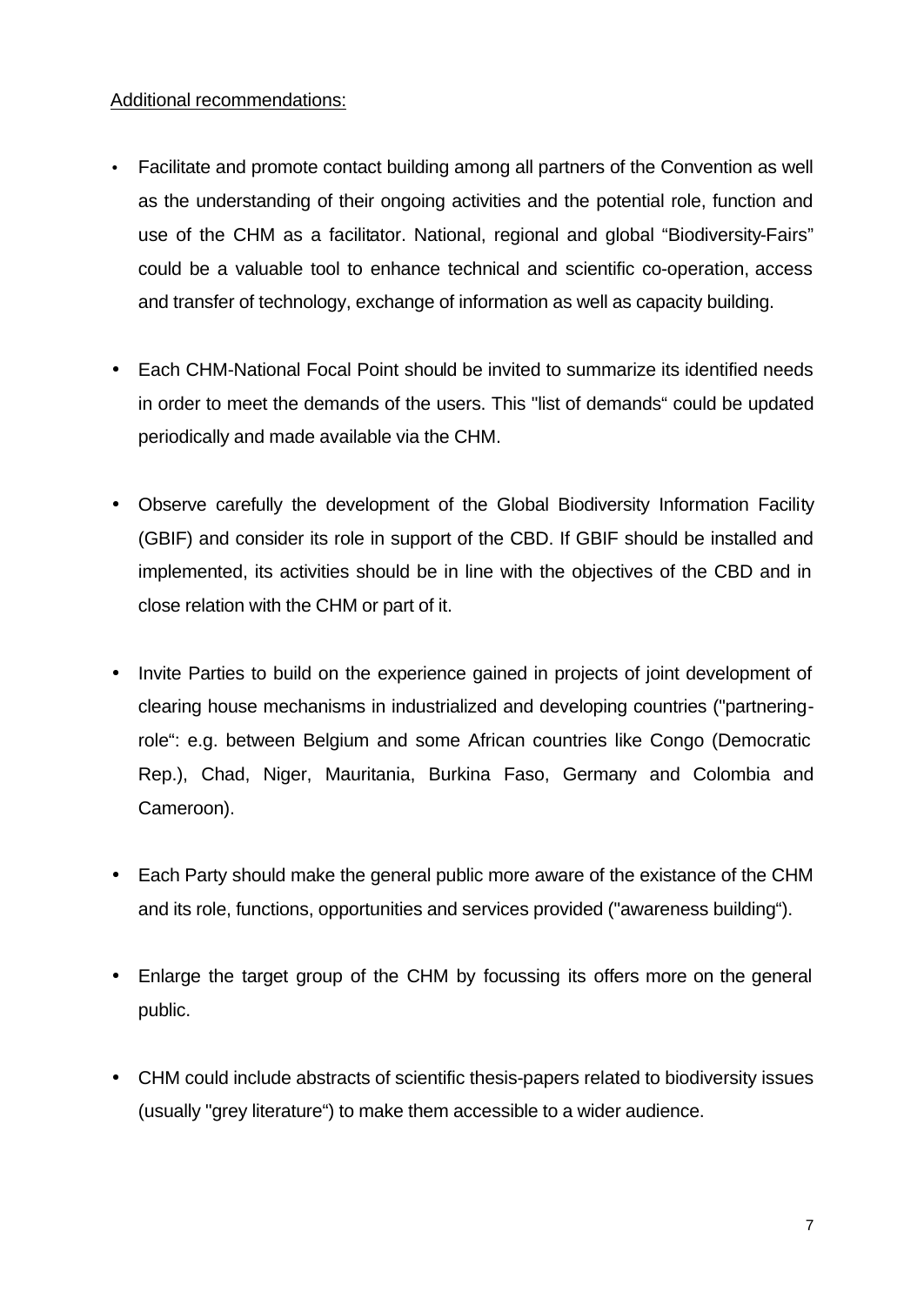#### Other remarks:

A clear focus should be developed for the main CHM-objective "to facilitate scientific and technical cooperation" (Art.18.3). This and the recommendations presented in the Secretatriat's document will have strong implications for the staff and the financial resources in the Secretariat.

It was further highlighted, that the CHM can only be developed towards the information-, communication-, and co-operation system for the benefit of the CBD if all Contracting Parties to the Convention actively participate in the development and implementation of their National CHMs - creating the global CHM/Biodiversity-Network - as well as support the work of the Informal Advisory Committee to the CHM.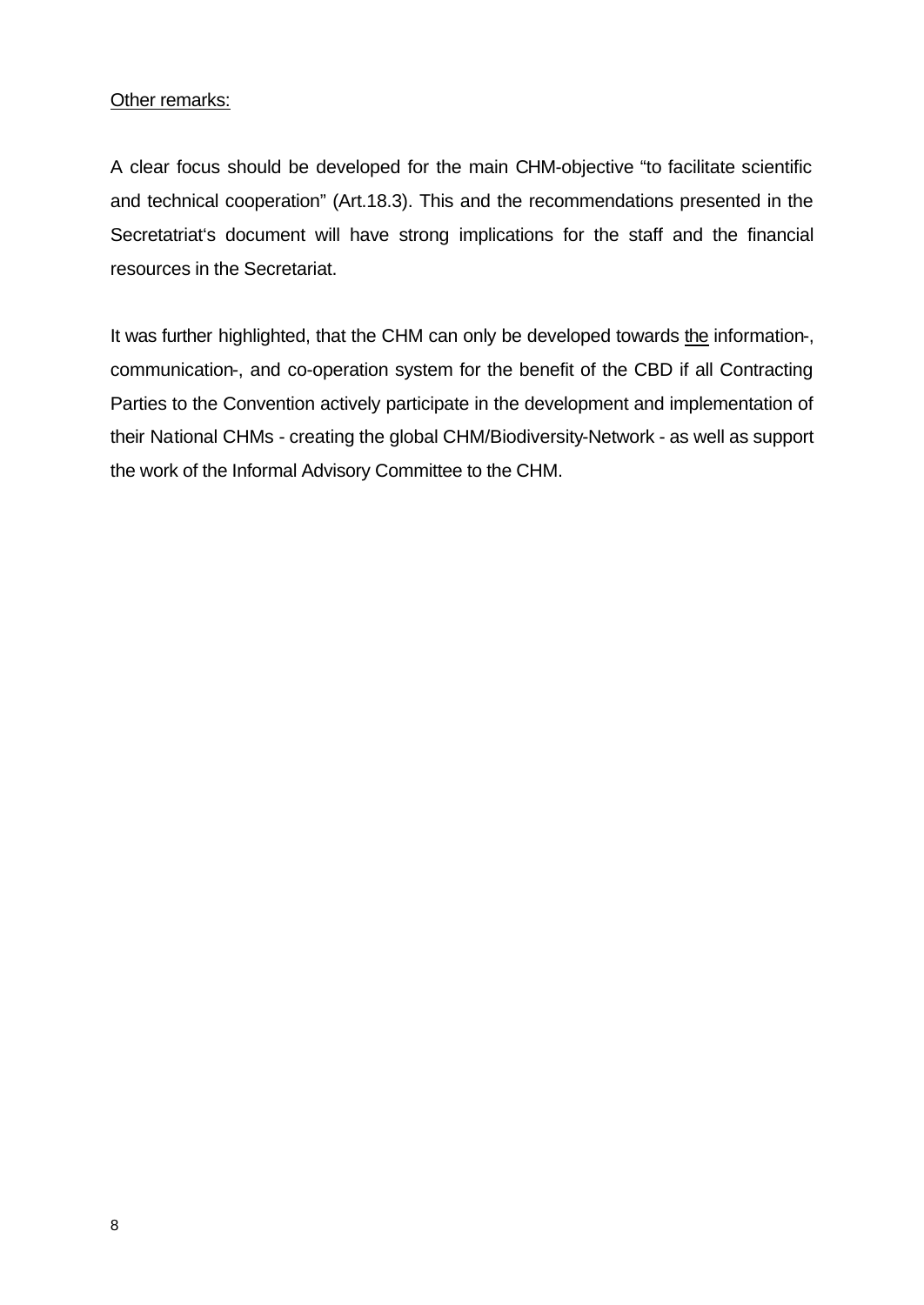### **2 Ecosystem Approach: Further conceptual elaboration**

Introductory remarks:

UNEP/CBD/SBSTTA/5/11

#### A. Description of the ecosystem approach

6. The ecosystem approach is a strategy for the integrated management of land, water and living resources that promotes conservation and sustainable use in an equitable way. Thus, the application of the ecosystem approach will help to reach a balance of the three objectives of the Convention: conservation; sustainable use; and the fair and equitable sharing of the benefits arising out of the utilization of genetic resources.

7. An ecosystem approach is based on the application of appropriate scientific methodologies focused on levels of biological organization which encompass the essential processes, functions and interactions among organisms and their environment. It recognizes that humans, with their cultural diversity, are an integral component of ecosystems.

8. This focus on processes, functions and interactions is consistent with the definition of "ecosystem" provided in Article 2 of the Convention:

" 'Ecosystem' means a dynamic complex of plant, animal and micro-organism communities and their non-living environment interacting as a functional unit."

This definition does not specify any particular spatial unit or scale, in contrast to the Convention definition of "habitat". Thus, the term "ecosystem" does not, necessarily, correspond to the terms "biome" or "ecological zone", but can refer to any functioning unit at any scale. Indeed, the scale of analysis and action should be determined by the problem being addressed. It could, for example, be a grain of soil, a pond, a forest, a biome or the entire biosphere.

9. The ecosystem approach requires adaptive management to deal with the complex and dynamic nature of ecosystems and the absence of complete knowledge or understanding of their functioning. Ecosystem processes are often non-linear, and the outcome of such processes often show time-lags. The result is discontinuities, leading to surprise and uncertainty. Management must be adaptive in order to be able to respond to such uncertainties and contain elements of "learning-by-doing". As with the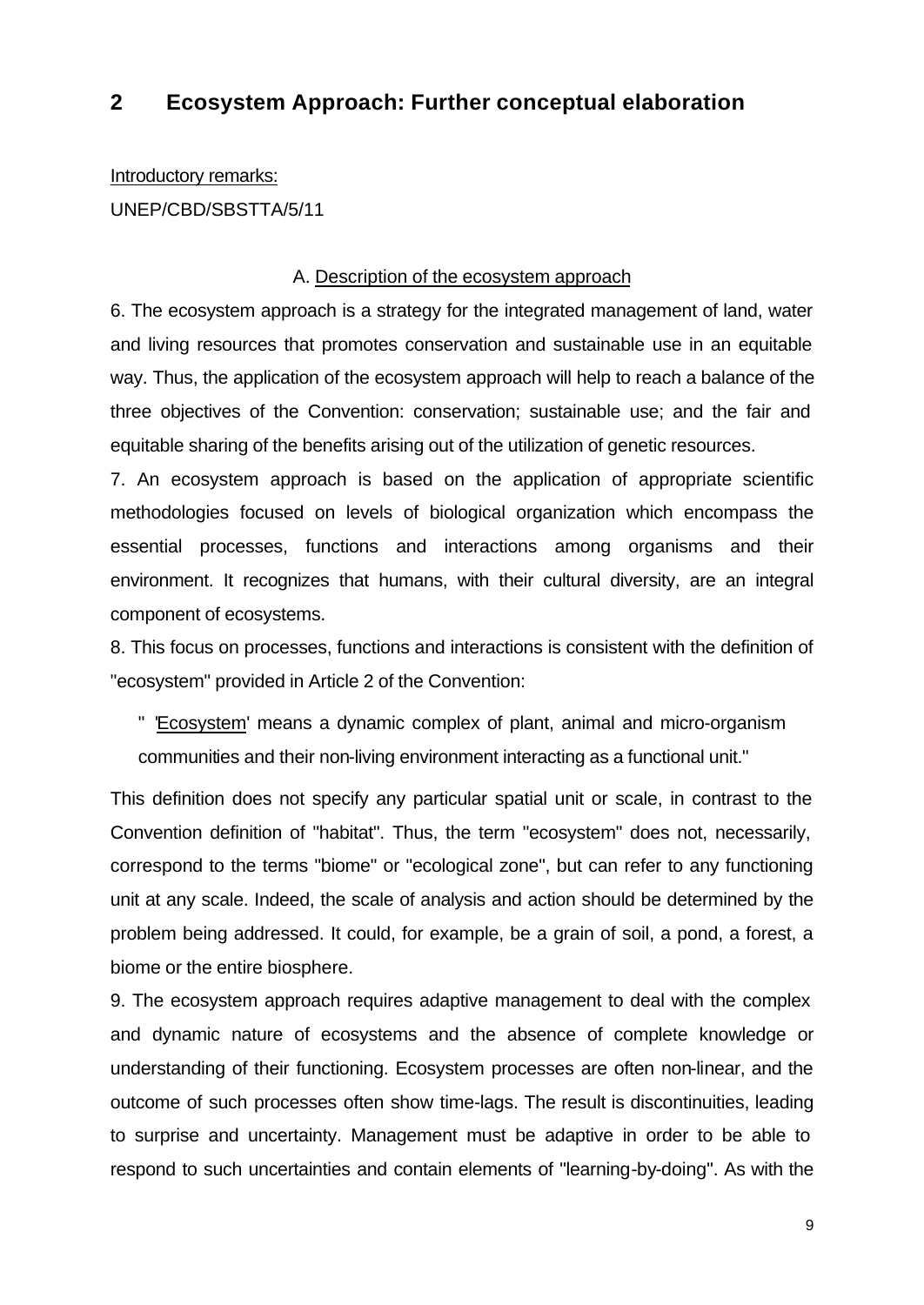precautionary principle, measures may need to be taken even when some cause- andeffect relationships are not fully established scientifically.

#### Proposed amendments/changes to the draft recommendations:

- It should be stated clearly, even though the focus of the ecosystem approach is on structure and function, that the maintenance of elements, like species is also important and a prerequisite for the proper function of the system.
- The term "management" needs to be adjusted in a sense that it does not imply that "managing an ecosystem" means to have complete control over it. Thus, using the phrase "adaptive management" may be a clearer term that implies having control over the use of an ecosystem and may also imply a "hands-off" policy.

#### Additional recommendations:

**None** 

#### Other remarks/general discussion:

It was found that the ecosystem approach stresses the importance of ecosystem functioning. However, it should be noted, that this should not undervalue the importance of biodiversity, even though ecosystems seem to continue to perform their basic functions after the disapearance of some species.

Difficulties were encountered with the term "management", which may suggest a situation of complete control over an ecosystem and its components by man. However, managing an ecosystem should be defined by having control over its use. Thus, "adaptive management" might be a clearer term and controlling the use may also imply a "hands-off" policy.

The question was raised as to how the ecosystem approach could contribute to sharing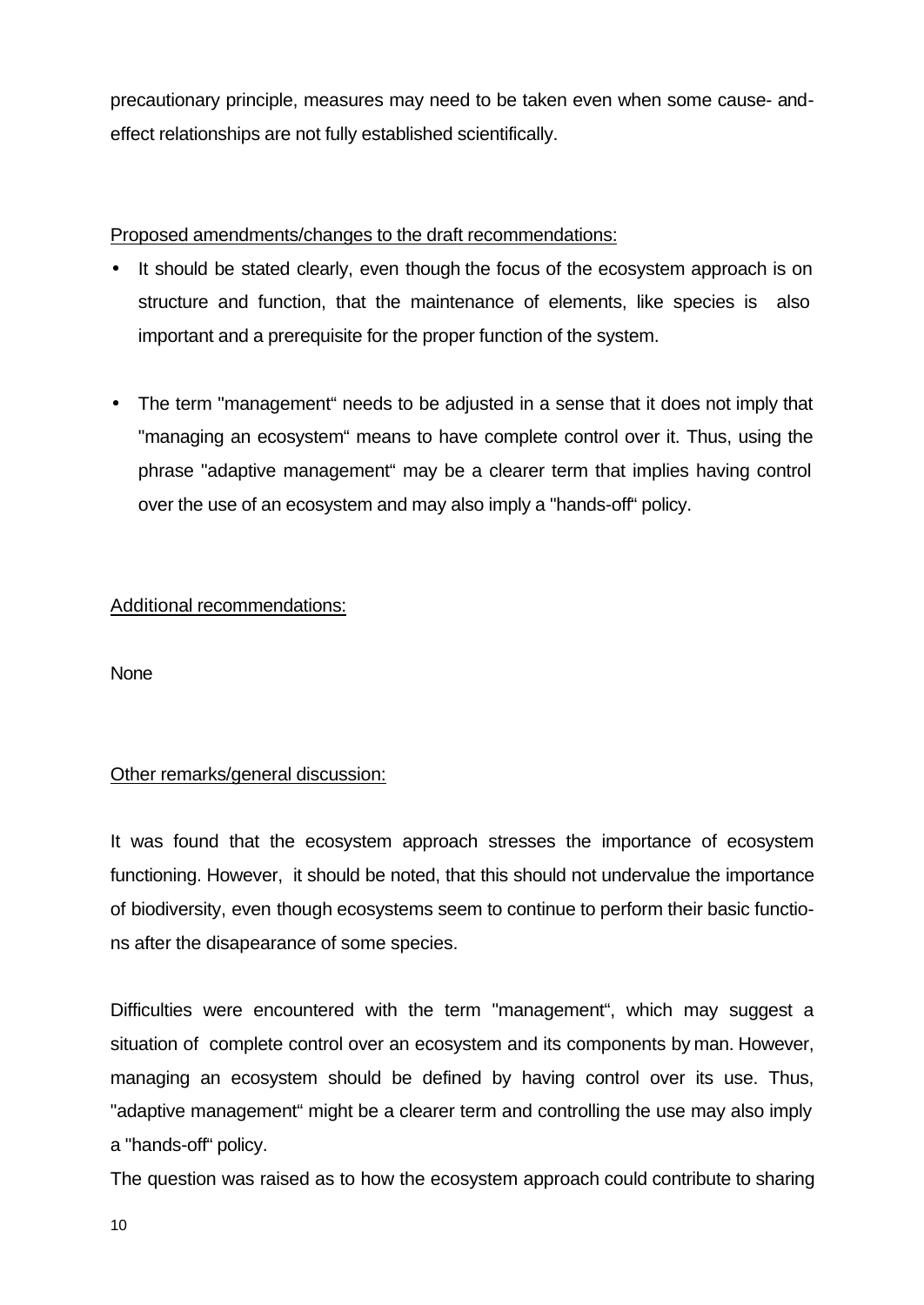of benefits derived from the use of genetic or other biodiversity-related resources and for sharing of the costs or foregone benefits because of use restrictions. It does not specifically address these issues. The same may be true in part for the concept of sustainable use, which also includes elements not addressed by the ecosystem approach.

Some participants wished to give the definition of the ecosystem approach a different formulation by defining it as a "strategy for the integrated management of relationships between the natural capital and socio-economic systems that promote conservation of biodiversity and sustainable development of human society in an equitable way".

According to the suggested new definition, the ecosystem approach "is based on the application of appropriate scientific methodologies focused on levels of biological and ecological organization which encompass the essential processes, functions and interactions within biodiversity. It recognizes that the human population, with its cultural diversity, and associated domestic species as well as social and economic facilities are an integral component of biodiversity/the hierarchy of ecological systems". The rationale behind this proposed new formulation was seen as a change in the understanding of the environment: from an assemblage of abiotic and biotic factors to a hierarchy of ecological systems in which the ecosystem is the basic functional unit including social human systems.

The object of integrated management in this approach was seen as the relationship between socio-economic systems and the natural capital. In case the altered definition mentioned above is taken up by SBSTTA, the following definitions would have to be added to the draft glossary:

| Natural capital: | Goods and services provided by ecosystems |
|------------------|-------------------------------------------|
|------------------|-------------------------------------------|

Socio-economic systems: The local, regional and global network of man-dominated systems including rural, urban and industrial settlements and associated artificial, transformed and semi-natural ecosystems with specific metabolism (synonym on the global scale: anthroposphere).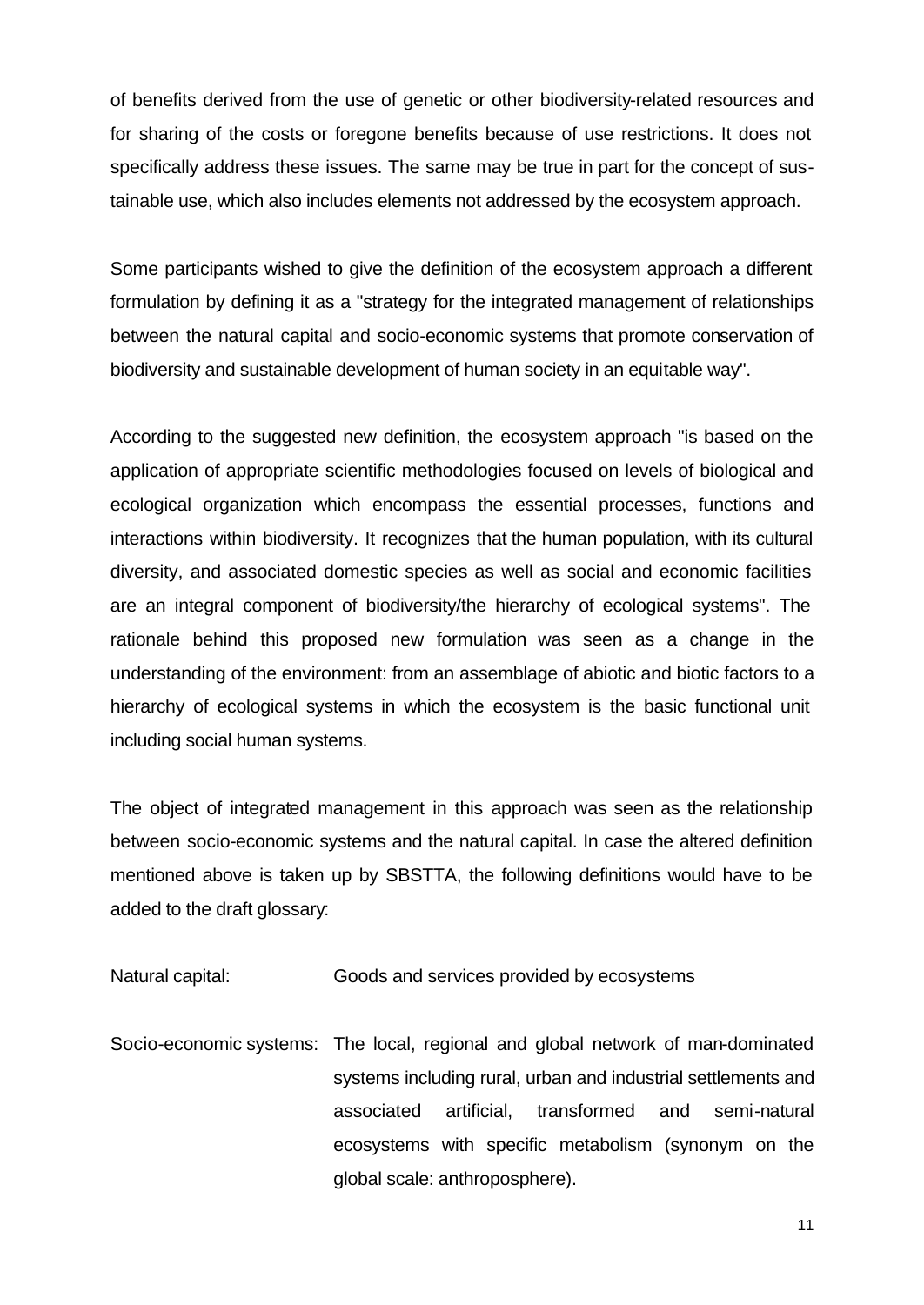Anyhow, the majority of the participants felt that one should keep the description of the ecosystem approach given in the Secretariat's Paper (UNEP/CBD/ SBSTTA/5/11), which is the result of a long process of international discussion (e.g. 12 workshops/seminars on the topic and a liaison group).

The ecosystem approach as it is presented in the Secretariat's document was considered by some participants as too theoretical. There is a lack of understanding of how it could be applied in practice. On the other hand, a number of activities and programmes that are already being implemented can be considered as applications of the ecosystem approach although they make no specific reference to it. Examples cited were biosphere reserves, Integrated Coastal Zone Management and international river conventions in Europe (e.g. The International Commission on the Protection of the River Rhine against Pollution).

There were slightly differing views as to the relationship between the ecosystem approach and the basic actions of integrated management. The ecosystem approach may be seen as a tool to implement the objectives of the CBD. This implies that these objectives can also be reflected in the principles.

On the other hand, the three main CBD objectives mentioned above are themselves the basis of integrated management through which the ecosystem approach strategy is performed. According to this view, the ecosystem approach provides information for integrated management in terms of biological productivity, carrying capacity, ecological status (indicators) functional assessment and economic valuation of societal values for specific ecosystems. This knowledge is needed for the development and implementation of management programmes, including conservation, sustainable use, and benefit sharing.

The results of the implementation of management programmes can again be used to validate and/or improve the existing strategy and lead to new ecosystem studies. Already existing experiences should be considered.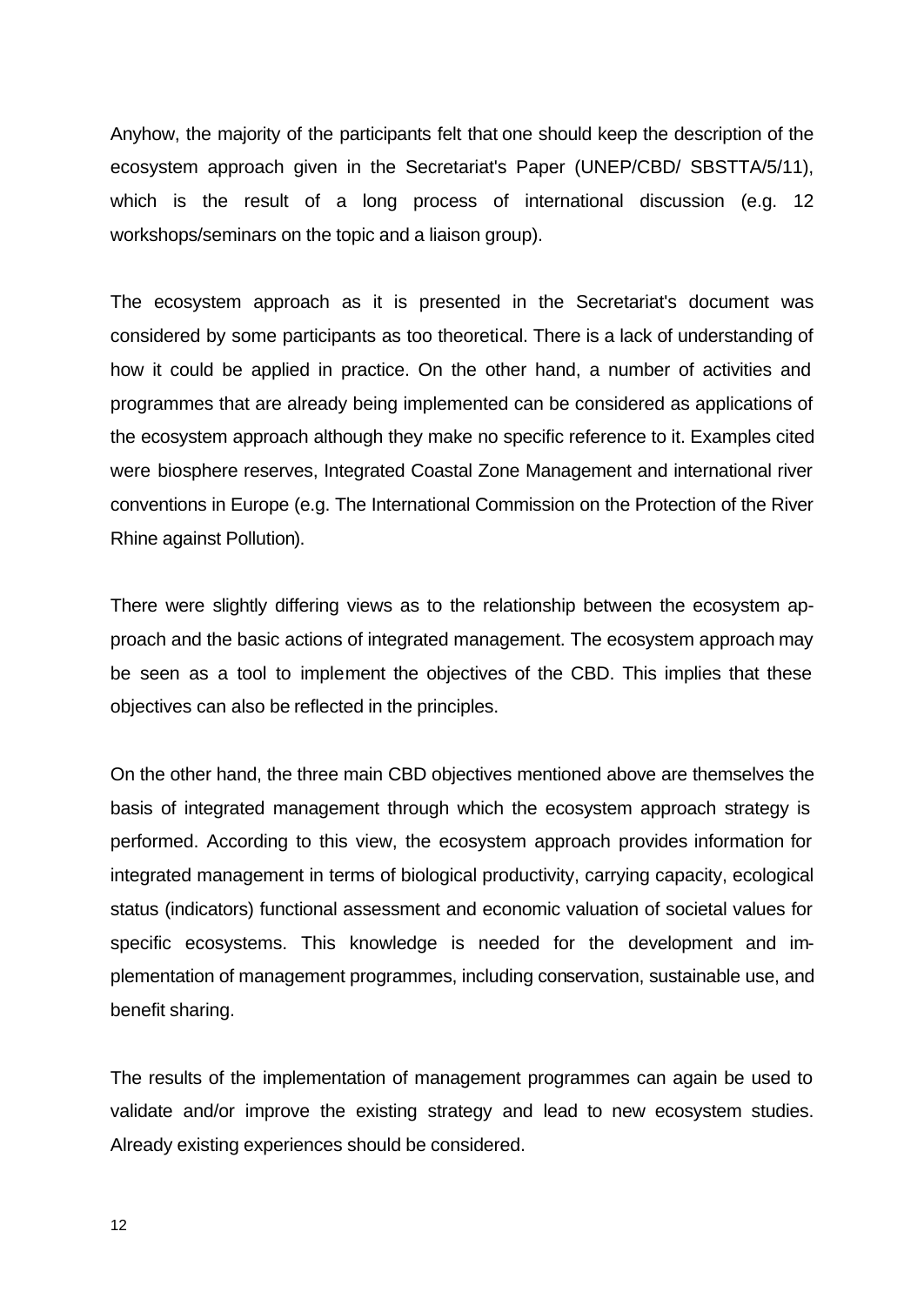# **3 Agricultural Biological Diversity: assessment of ongoing activities and priorities for a programme of work**

#### Introductory remark:

The following issues were identified as of particular importance:

- Incentive measures
- Indicators

#### Proposed amendments/changes to the draft recommendations:

The proposed programme elements are, of necessity, rather general, and need to be elaborated in the context of each region and country. Compared to other regions, the emphasis of food security may not be as applicable to Europe, for example. Therefore, SBSTTA may wish to add the following to **recommendation 2** (changes underlined):

• "*Urges Parties, countries, international and regional organizations, civilsociety organizations and other relevant bodies to promote, and, as appropriate, carry out, the programme of work and to elaborate regional programmes of work, as appropriate, within this framework*.*."* (*Text* = old text; *Text* = new suggested text)

The **operational objective of Programme Element three**, taken out of context, may be misleading. It should be amended, as follows:

• *"To strengthen the capacities of farmers, their communities, and other stakeholders, to manage agricultural biodiversity so as to increase their benefits derived from the sustainable use of agricultural biodiversity, and promote awareness and responsible action by producer organizations and agroenterprises.* (*Text* = old text; *Text* = new suggested text)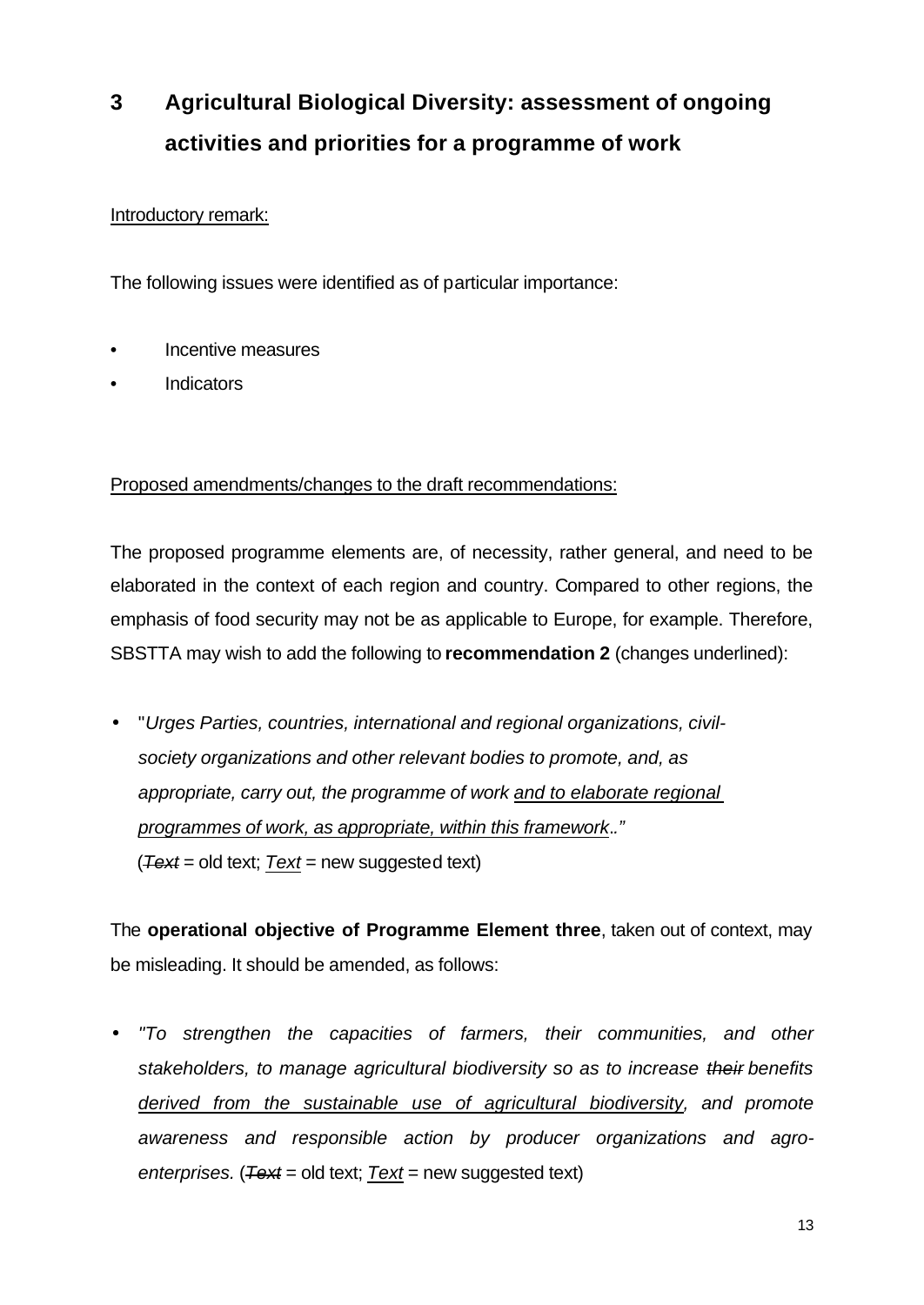### Additional recommendations:

• To request Parties to increase the integration of biodiversity issues in agricultural policies.

Other remarks:

none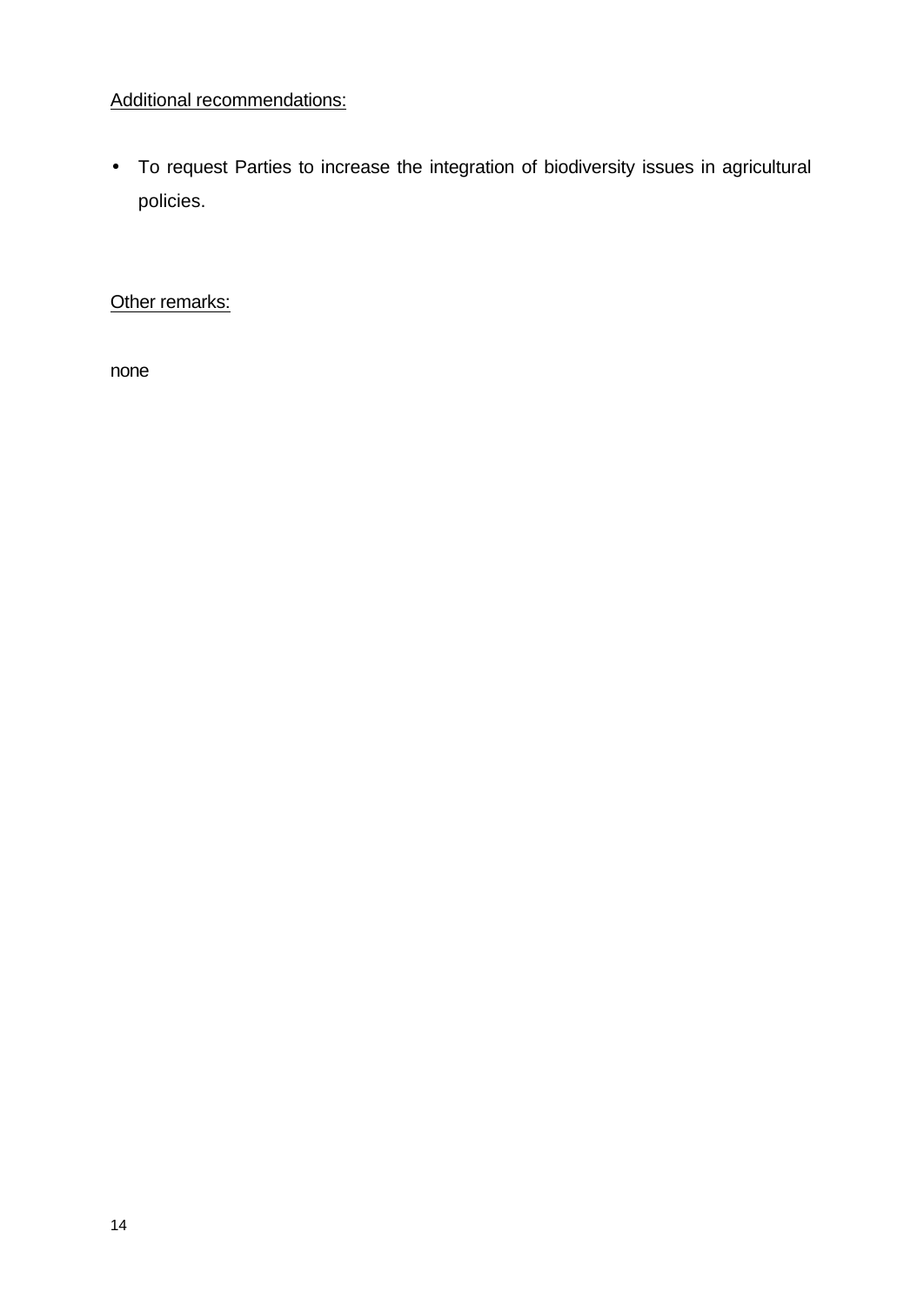# **4 Sustainable use of the components of biological diversity: identification of sectoral activities that could adopt biodiversity-friendly practices and technologies**

#### Introductory remarks:

The concept of sustainable use of biodiversity should be further elaborated taking into account its environmental, social, economic and institutional dimensions and specified for each sector (fisheries, forestry, agriculture, tourism, etc.) and each sectorial activity taking into account their specific characteristics.

#### Proposed amendments/changes to the draft recommendations:

Table 2 of the UNEP/CBD/SBSTTA/5/13 needs to be completed in order to include all related provisions of CBD relevant to sustainable use (e.g. benefit sharing, access to and transfer of technology, capacity building and institutional development, involvment of the private sector, as well as international cooperation regarding areas beyond national jurisdiction):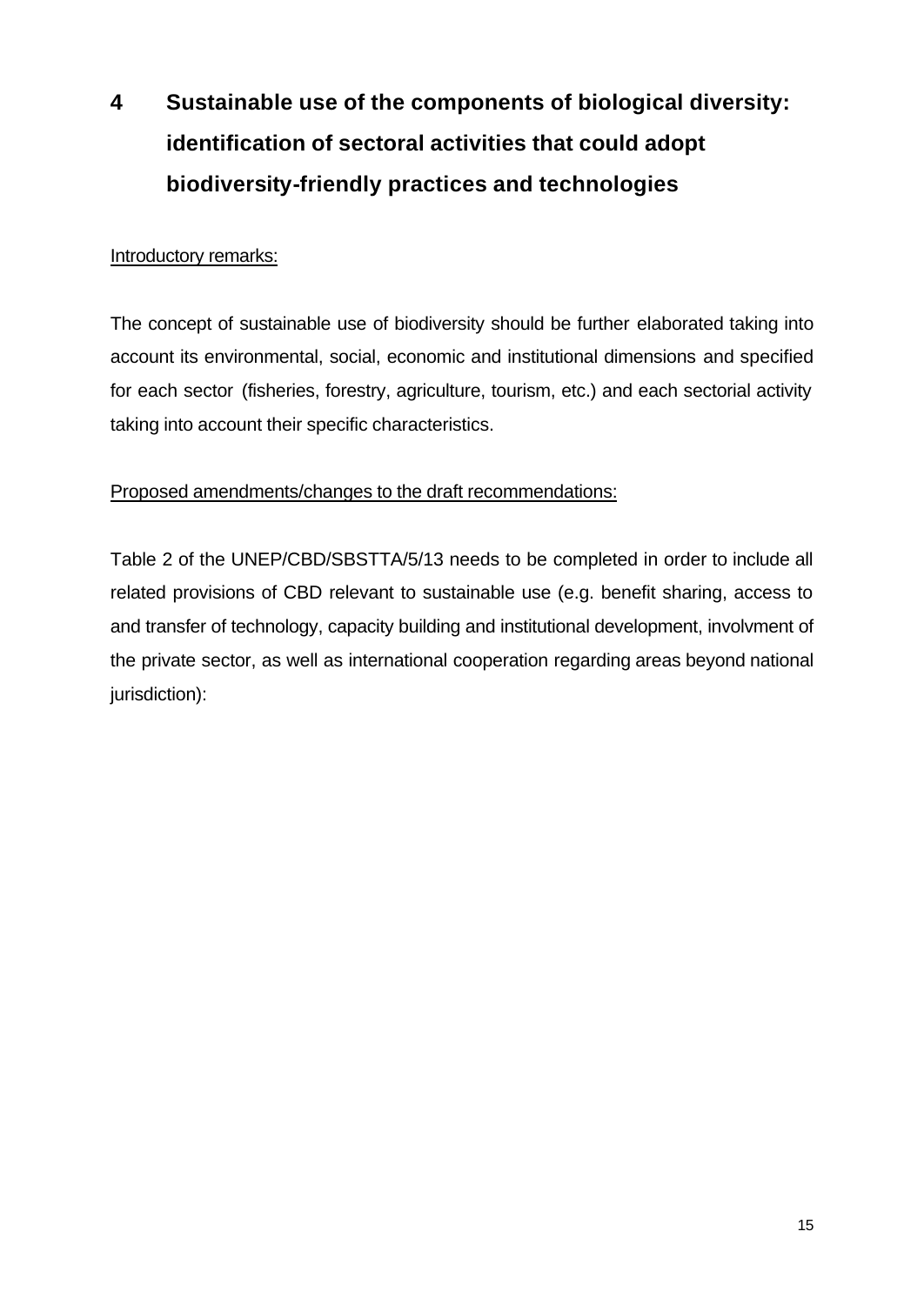Table 2 of the background document (UNEP/CBD/SBSTTA/5/13) was seen as incomplete by some participants. The proposed amended table should read as follows:

### Indicative classification of measures in the Convention relating to sustainable use

| <b>General Provisions</b>                                    | $\#$           | Measures                                                                            | Articles              |
|--------------------------------------------------------------|----------------|-------------------------------------------------------------------------------------|-----------------------|
| International cooperation                                    | 1              | Cooperation in respect of areas beyond national jurisdiction                        | 5                     |
|                                                              | $\overline{2}$ | Cooperation in case of adverse impacts                                              | 14                    |
|                                                              | 3              | Research, scientific and technical education and training                           | 12                    |
|                                                              | 4              | Educational and public awareness programmes                                         | 13                    |
|                                                              | 5              | Benefit sharing in relation to genetic resources                                    | 15.7                  |
|                                                              | 6              | Access to and transfer of technology, involving the private<br>sector               | 16                    |
|                                                              | 7              | Information exchange                                                                | 17                    |
|                                                              | 8              | Technical and scientific cooperation, capacity and institution<br>building          | 18                    |
| Integration into national<br>decision-making and<br>policies | 9              | Sectoral or cross-sectoral plans, programmes, strategies and<br>policies            | 10 (a); 6<br>(a), (b) |
|                                                              | 10             | Cooperation between government and private sector                                   | 10(e)                 |
|                                                              | 11             | Identification and monitoring of components important for<br>sustainable use        | 7(a), (b)             |
|                                                              | 12             | Compatibility and integration of conservation and sustainable<br>use                | 8(i)                  |
|                                                              | 13             | Protection and promotion of customary use and traditional<br>knowledge              | 10 $(c)$ ; 8 $(j)$    |
|                                                              | 14             | Benefit sharing in relation to the use of traditional knowlegde                     | 8(j)                  |
|                                                              | 15             | Incentive measures                                                                  | 11                    |
|                                                              | 16             | Research, training, technical and scientific cooperation                            | 12; 18.2              |
| Avoiding or minimizing<br>adverse impacts                    | 17             | Measures to avoid or minimize adverse impacts                                       | 10(b)                 |
|                                                              | 18             | Identification and monitoring of processes and activities with<br>an adverse impact | 7 <sub>(c)</sub>      |
|                                                              | 19             | Regulation or management of biological resources (quotas<br>$etc.$ )                | 8 (c), (l); 10<br>(b) |
|                                                              | 20             | Remedial action                                                                     | 8 (f), 10 (d)         |
|                                                              | 21             | Control of invasive alien species                                                   | 8(h)                  |
|                                                              | 22             | Environmental impact assessment and strategic<br>environmental assessment           | 14                    |
|                                                              | 23             | Regulation of living modified organisms                                             | 8 (g); 19.3           |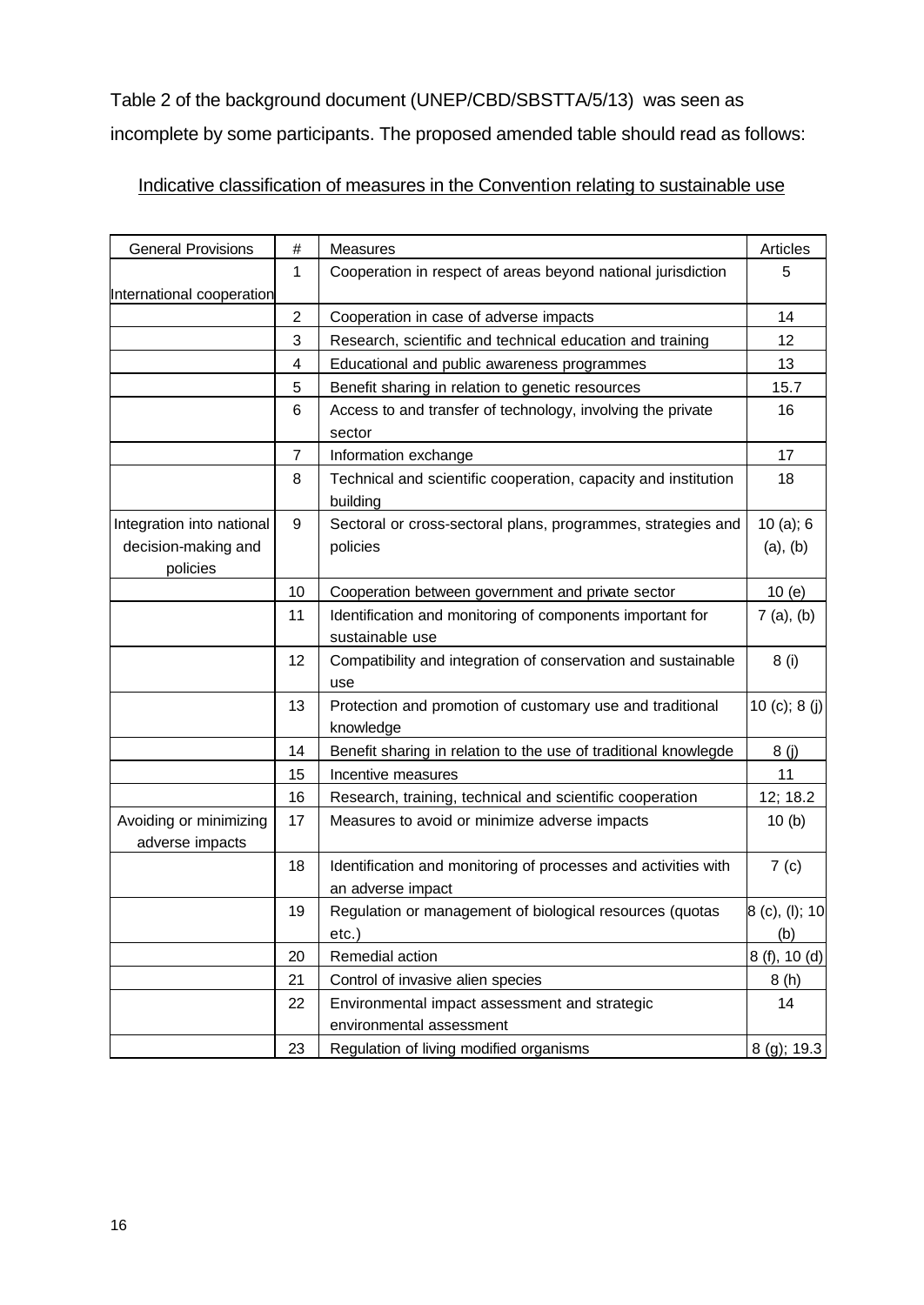#### Additional recommendations:

- Guiding principles for sustainable use should be elaborated to serve as a framework for sectorial guidelines and indicators. Case studies may serve as a basis for this work.
- Make use of the experience gained with sustainable use in related conventions and agreements (e.g. CSD, Ramsar).
- The cooperation between CSD's work on sustainable development and CBD's work on sustainable use should be strengthened and intensified. Accordingly, attention should be given to the environment, social, economic and institutional dimensions to achieve sustainable use.
- An assessment of the existing work programmes should be made with the aim to assess how sustainable use is integrated into the programmes and which experiences are gained up to now.
- Biosphere reserves may serve as "models" for the implementation of sustainable use measures of the Convention.

#### Other remarks:

When elaborating a concept/strategy/approach of sustainable use of biodiversity, the level of use of the abiotic environment and its impact on biodiversity have to be considered. Therefore, a rationale use of abiotic resources should be achieved to minimize advers impacts on biodiversity.

Sustainable use may be achieved by imitating natural processes.

A key issue is the definition of sustainable use outside protected areas.

The question was raised, on how to define which level of use of biodiversity is sustainable? Suggested answer: Within a certain frame proposed by scientists the level of use is chosen by society.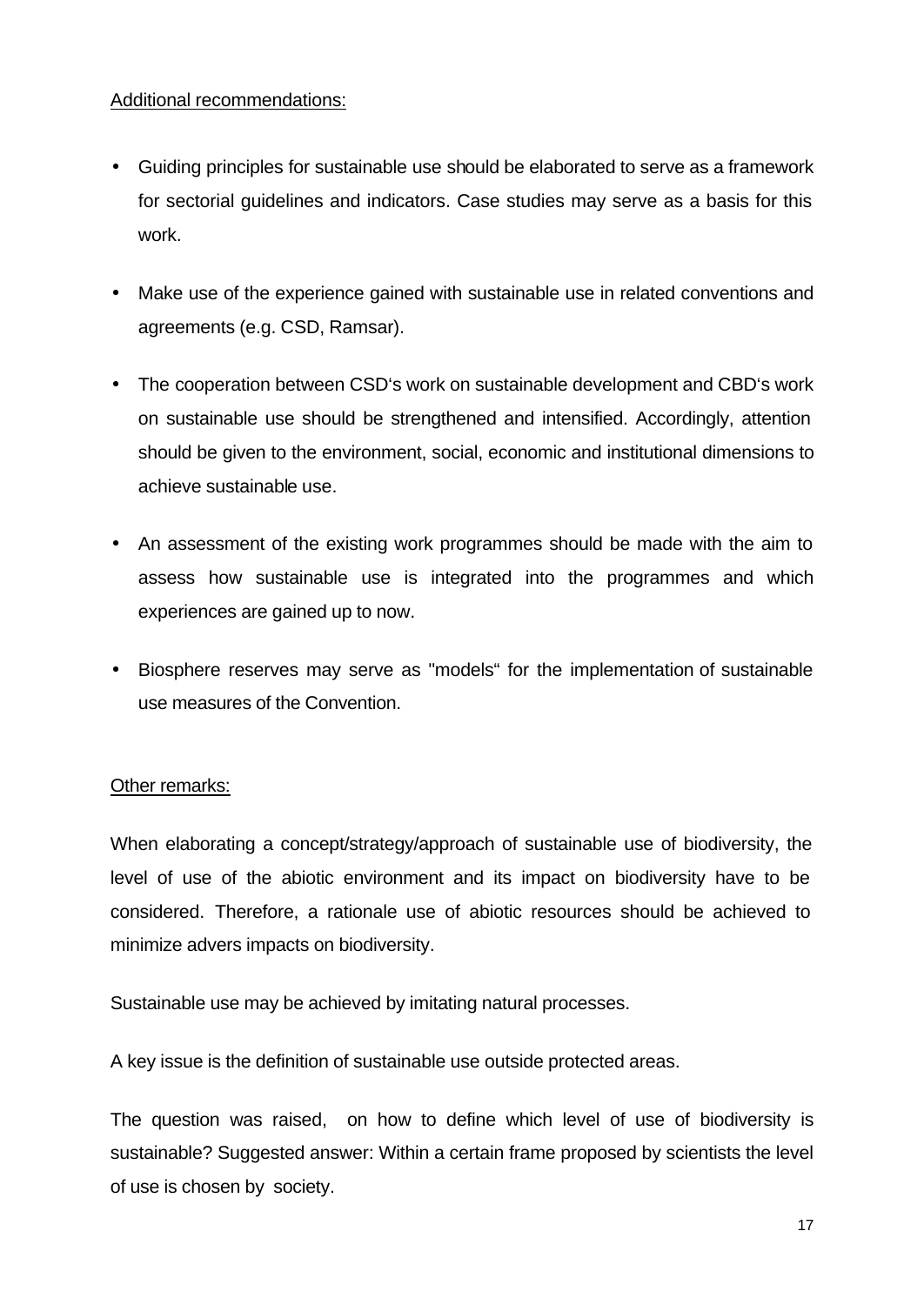### **5 Development of indicators of biological diversity**

#### Proposed amendments/changes to the draft recommendations:

Not to ask the Parties to set up plans for the second-track indicator programme, but to ask the Executive Secretary to initiate the work and propose a core set of response and sustainable use indicators.

#### Additional recommendations:

- To invite the Parties to include in their national report an indicator which shows the consequences of their use of natural resources from abroad on the biodiversity of these countries ("ecological footprint").
- To request the Executive Secretary to start a process of co-ordination between the different international biodiversity indicator activities.
- To encourage the Parties to start a similar process of co-ordination on the national level.
- Recommend to Parties to make the target value of the indicators a matter of societal choice.
- That the second track indicator programme addresses indicators for the application of the ecosystem approach including sustainability indicators.
- That SBSTTA examines options prepared by the Executive Secretary (see above) for the development of second-track indicators and report to COP on this matter.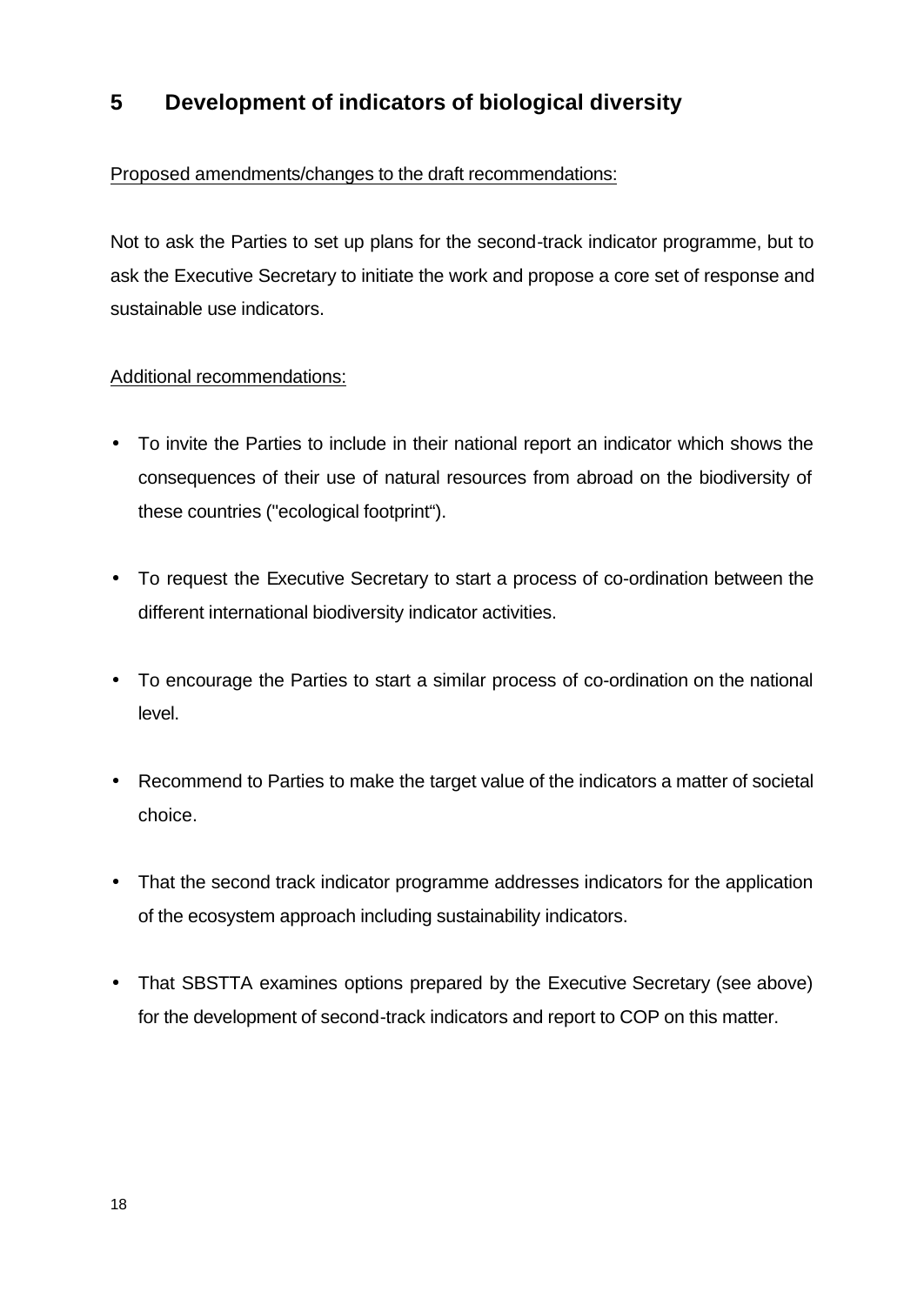#### Other remarks:

Some participants expressed their view, that this new paper is no step forward compared with the old indicator paper UNEP/CBD/SBSTTA/3/9 and that in some respects it even seems to be a step back.

Threatened species should be defined according to the IUCN Red list category criteria, as already recommended in UNEP/CBD/SBSTTA/3/9.

The causality between the proposed indicators and their relationship with biodiversity is sometimes not clear. This may become more clear when the model "driving force – pressure – impact – state – response" is used.

The proposed core set (see document UNEP/CBD/SBSTTA/5/12) is rather heterogeneous (from general to very detailed). They should be made more uniform and aggregated.

Indicators should not be used in the first place to police and control countries, but rather to get a picture of the situation at the international and regional level. Nevertheless, it has to be kept in mind that the core set needs certain harmonization to allow for an overall picture at all.

Species indicators have to be developed according to biogeographical regions.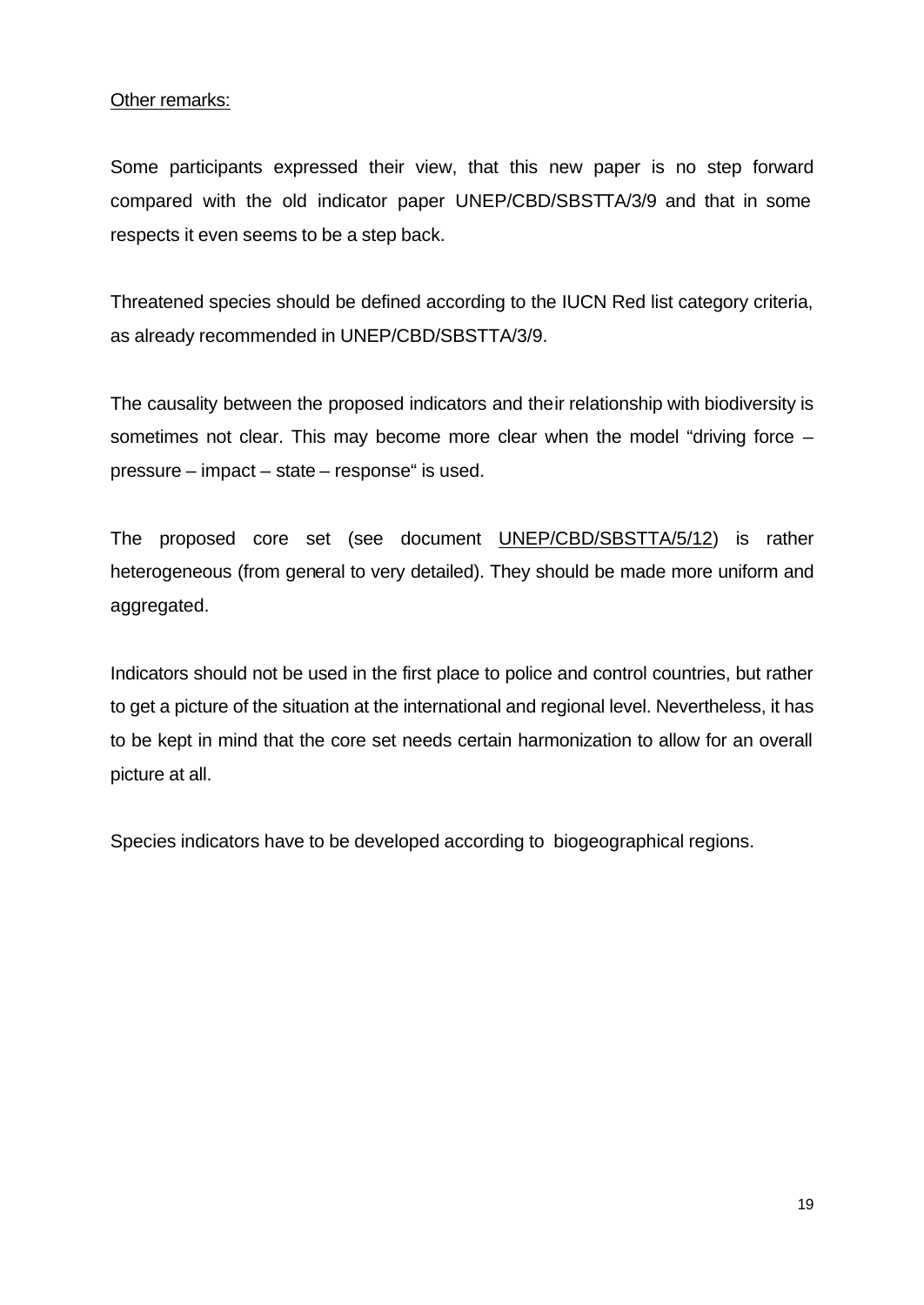# **6 Establishment of guidelines for the second national reports, including indicators and incentive measures**

#### Introductory remark:

The standardized matrix (Annex I of UNEP/CBD/SBSTTA/5/14) was felt to be helpful in providing the Parties with clear guidance on what to report on. Nevertheless, participants thought that this alone would not be sufficient.

#### Proposed amendments/changes to the draft recommendations:

**None** 

#### Additional recommendations:

- Reports should incorporate a matrix of obligations in brief and focus on particular area(s) in detail, for example those relevant to the agenda of the next COP ("hybridreport").
- Recommends that COP recognizes the importance of the CHM and uses it to provide appropriate linkages between different reporting requirements of biodiversity-related conventions and agreements.
- Recommends that COP encourages Parties to strengthen reporting at the regional level of different relevant treaties and agreements through new and established tools/instruments.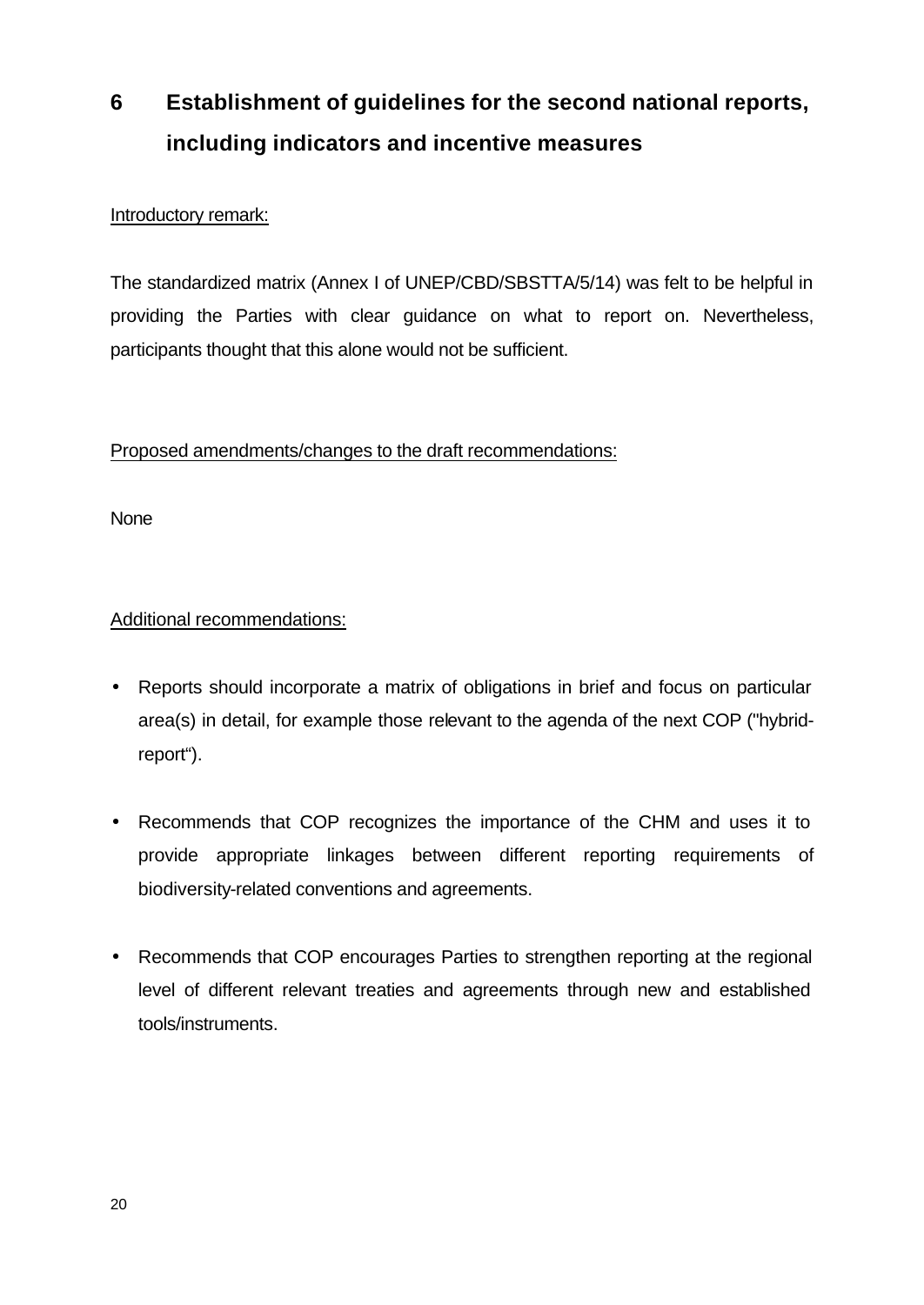Other remarks:

Continuous reporting (changes and additions are reported whenever necessary) was discussed as an option to meet future reporting requirements. But it was felt that stakeholder involvement would be hampered, when using this procedure.

It was suggested to follow up on a possible pilot-project including several Parties and draw on the lessons learnt.

It was pointed out that the reporting cycle depends on the contents of the reports and should therefore be decided on after the contents are defined.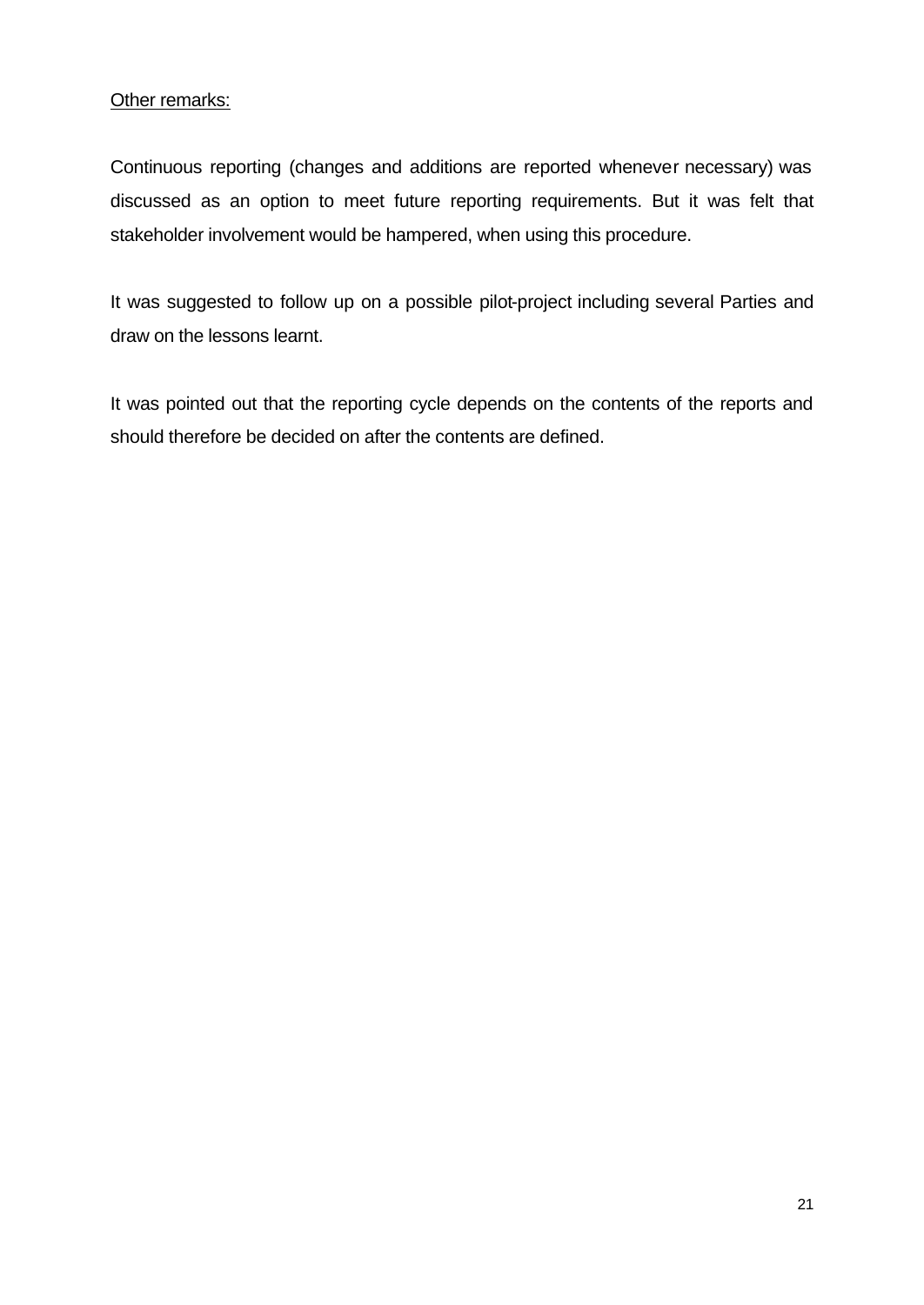# **7 Programme of work for dryland, Mediterranean, arid, semiarid, grassland and savannah biological diversity**

#### Introductory remark:

The meeting endorsed the general structure of the programme of work and the suggested recommendations 1-6.

#### Proposed amendments/changes to the draft recommendations

Comments on Section II *(Scope of dryland biodiversity, its importance, status and trends and a brief survey of ongoing activities)*

- Participants noted that the environment types (e) "savannah ecosystems" and (f) "other grassland ecosystems" do not necessarily fall outside categories (a) to (d):
	- (a) Hyper-arid ecosystems
	- (b) Arid ecosystems
	- (c) Semi-arid ecosystems
	- (d) Mediterranean ecosystems

If they do fall outside these categories, they might not fall under any definition of drylands. If (e) "savannah ecosystems" and (f) "Other grassland ecosystems" are sub-humid ecosystems then the term "Sub-humid" should appear in the long title instead of the terms "grassland and savannah ecosystems". A clearer definition of the scope of the programme of work still needs to be agreed.

Comments on Section III (*Draft Programme of Work*) are as follows:

- B. "Overall objectives, approach and guiding principles
- **15(a):** *"To build upon existing knowledge and ongoing activities. The programme*  will promote a concerted response to fill knowledge gaps while supporting best *management practices through partnership among countries and institutions."*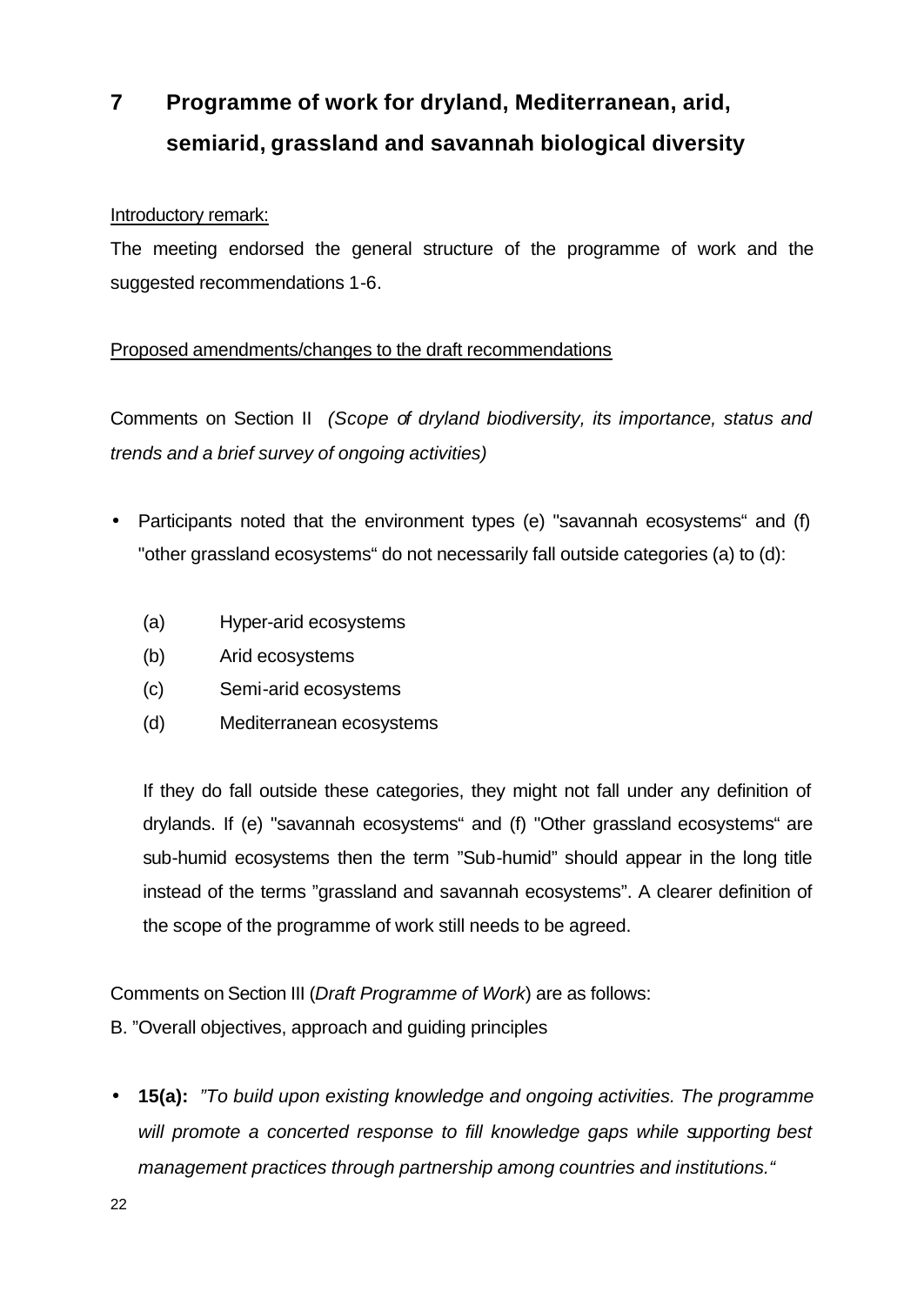Comment:

It is important to retain the resource bases of the developed countries (the origin of their skills, technology, existing data, etc.). Through partnerships they may have an important role in enabling developing countries (and their resource bases) to implement their National Biodiversity Species Action Plans (NBSAP).

#### • **15(a), (b) & (f):**

15 (a) *"To build upon existing knowledge and ongoing activities. The programme*  will promote a concerted response to fill knowledge gaps while supporting best *management practices through partnership among countries and institutions;"*

15 (b*): "To ensure harmony with the other relevant thematic programmes of work under the Convention, as well as the work on cross-cutting issues;"*

15 (f): *"To support the development of national strategies, programmes and to promote the integration of biodiversity concerns in sectoral and cross-sectoral plans, programmes and policies, in furtherance of Article 6 of the Convention."*

#### Comment:

Such partnerships need *long-term* commitments at both ends.

#### • **15 (d): "To promote effective stakeholder participation;"**

Comment:

Stakeholders are not identified. They should include *inter alia* not just governmental bodies but also resource bases (e.g. scientific institutions), NGOs, Communitiy based Organizations, etc.

• **15 (e) & (f):** 

15(e): *"To respond to national priorities. Hence, implementation of specific activities should be flexible and demand-driven;"*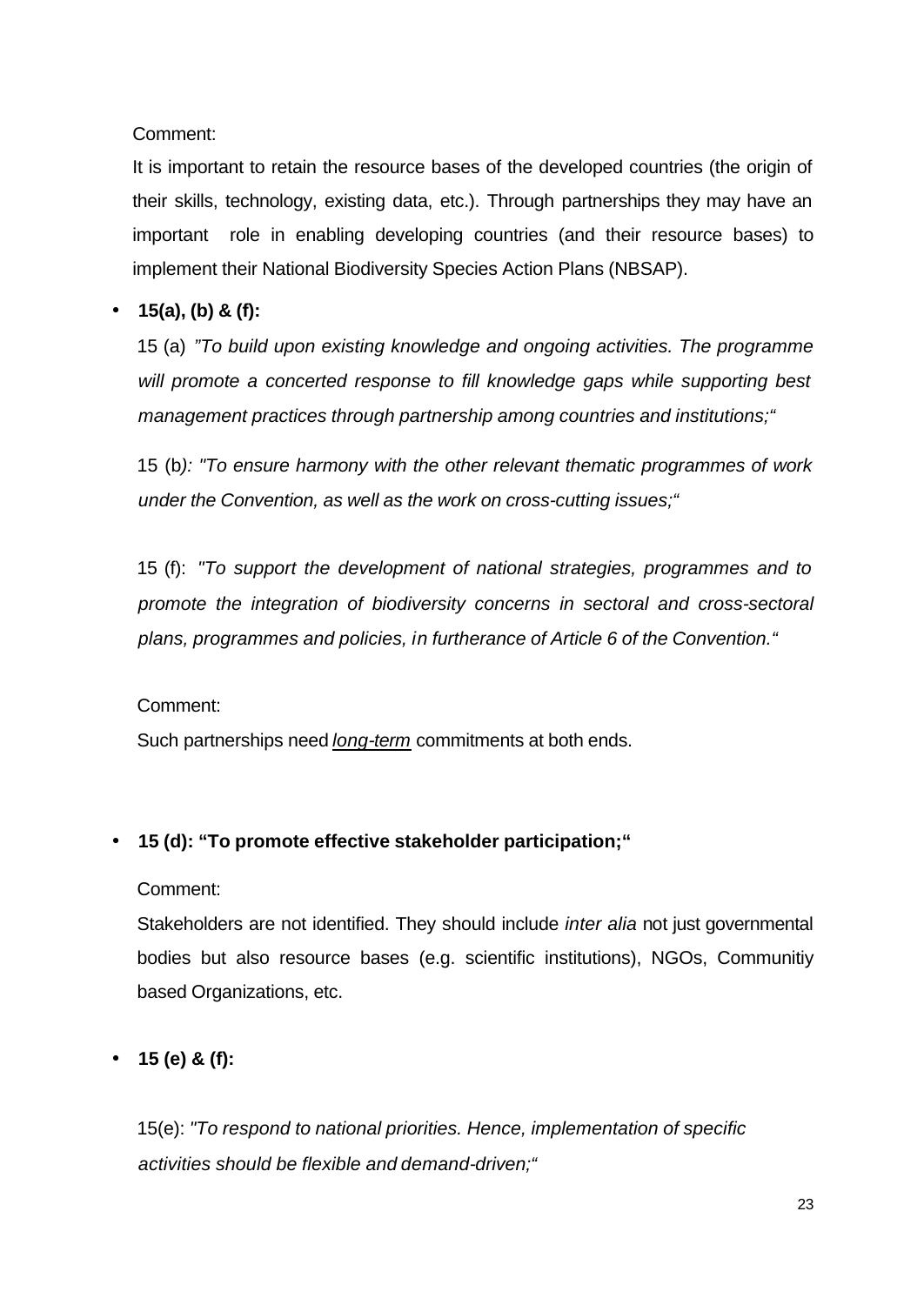15(f*): "To support the development of national strategies, programmes and to promote the integration of biodiversity concerns in sectoral and cross-sectoral plans, programmes and policies, in furtherance of Article 6 of the Convention."*

Comment:

In some cases, national strategies will involve the necessary research and consultations to establish national priorities. It is recommended to merge these last two items (15(e) and 15(f)) into one.

C. Proposed elements of the programme of work

Cluster A:Assessments

#### • **Rationale:**

*"Dryland ecosystems tend to be naturally highly dynamic disequilibrium systems. Assessment of the status and trends of dryland biodiversity is therefore particularly challenging. A better understanding of the dynamics elements of biodiversity in drylands dryland biodiversity, their dynamics, its their socio-economic value, and consequences of its their loss and change is needed. This should not, however, be seen as a prerequisite for targeted actions for the conservation and sustainable use of dryland biological diversity. Indeed, lessons learned from practice, including indigenous practice, contribute to the knowledge base."* (*Text* = old text; *Text* = new suggested text)

#### Comment:

The insertion of "elements" and "dryland biodiversity" is to emphasise that at least at the species level there is still insufficient knowledge on taxonomy, population biology and ecology to interpret their dynamics etc. The insertion of "and change" recognises that change may also have adverse impacts.

• **Activity 1:**

*"Identification of local and global benefits derived from dryland biodiversity and the local and global benefits, and assessment of the socio-economic impact of its loss and change".*(*Text* = old text; *Text* = new suggested text)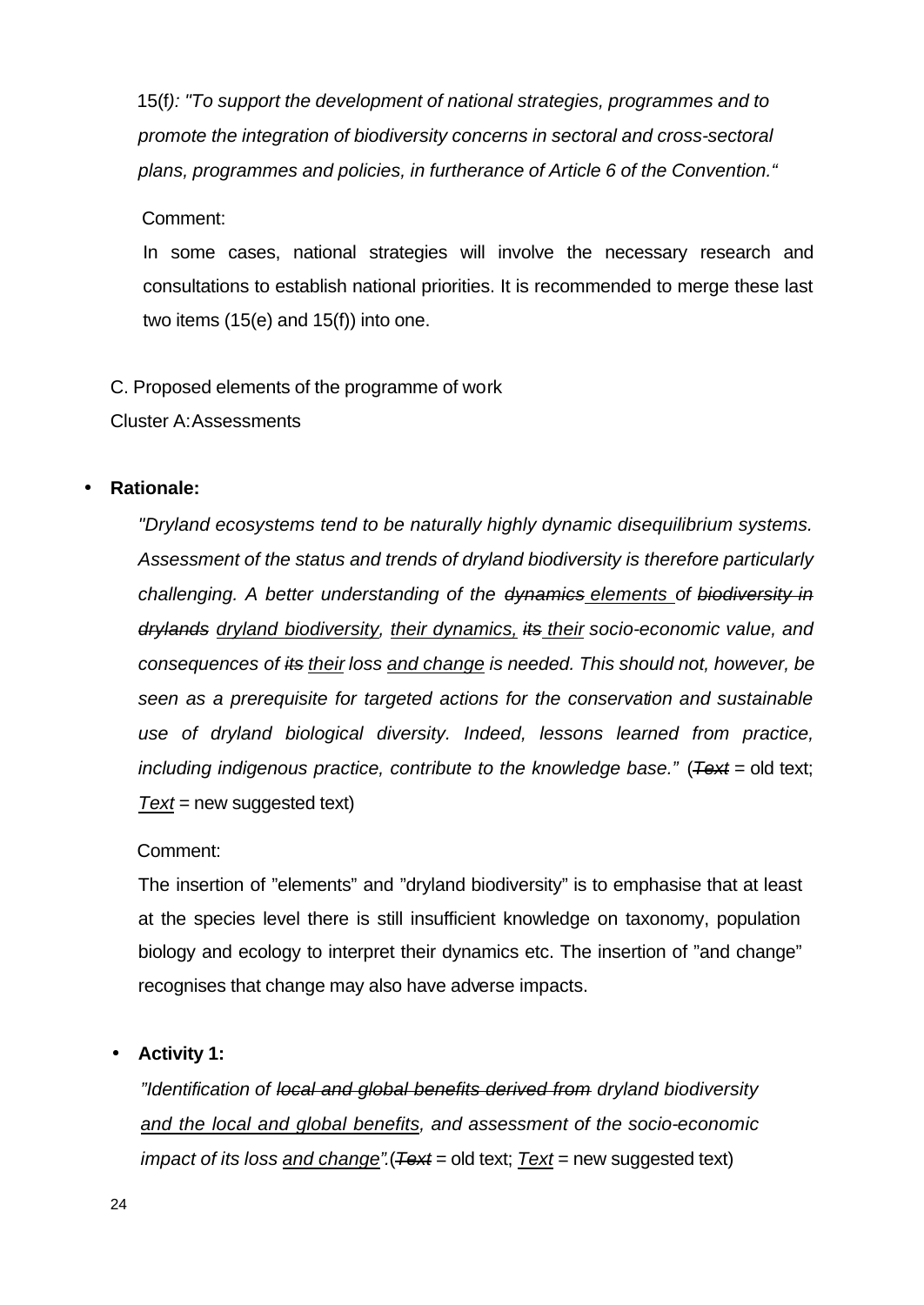Comment:

The insertion of "and change" recognises that change may also have adverse impacts.

#### • **Activity 2:**

 "*Identification of specific areas, within drylands, of pariticular value for biological diversity, and/or under particular threat with reference to the criteria in annex 1 to the Convention to Combat Desertification on Biological Diversity".* (*Text* = old text; *Text* = new suggested text)

Comment:

It should also be pointed out that in the case of the Mediterranean ecosystems there is a rather good identification of specific areas of particular value for biological diversity, and/or under particular threat with reference to the criteria in annex 1. We need to recognise existing data, e.g. *Centres of Plant Diversity* (1994-1997; WWF/IUCN).

#### • **Activity 3:**

*"Further development of indicators of dryland biodiversity and its loss, in order to elucidate trends. "*

#### Comment:

Participants emphasised the importance and shortage of long-term ecological monitoring programmes in drylands.

#### • **Activity 5:**

*"Identification of best management practices, including indigenous knowledge and practices that can be broadly applied."*

#### Comment:

Indigenous (and local) knowledge was highlighted as being under threat. Its conservation is therefore a prerequisite for its application.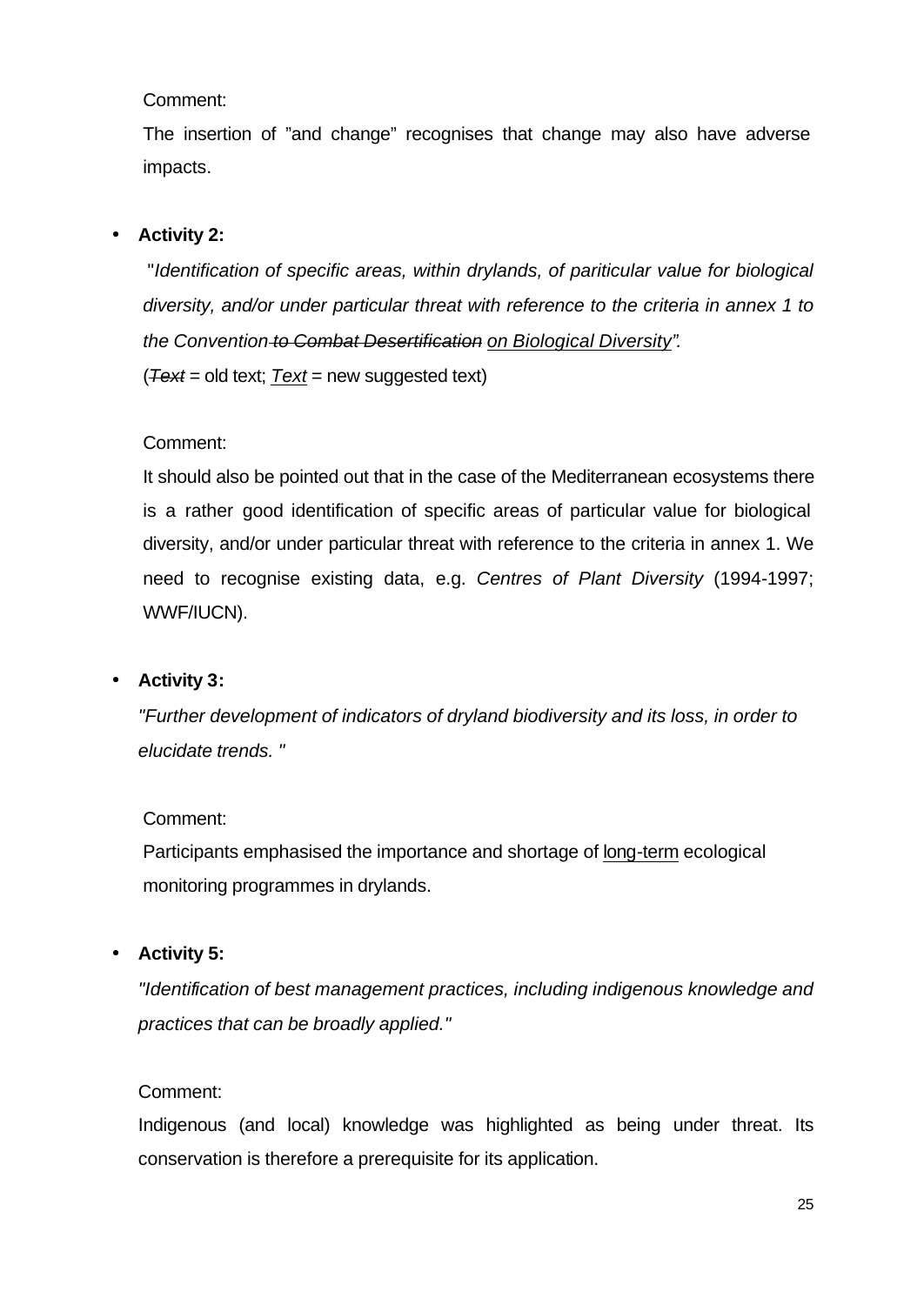#### • **Ways & means:**

(a) "*Consolidation of information from various ongoing sources, including those under the Convention to Combat Desertification and other international conventions the Global Observing System, and other programmes. This process would draw upon ongoing work of these existing programmes, with additional catalytic activities, such as workshops, further use of the clearing-house mechanism under the Convention on Biological Diversity, and partnerships between organizations, including, where appropriate, joint activities of the secretariats of the Convention on Biological Diversity and the Convention to Combat Desertification. Some of these catalytic activities might be funded through the Secretariat of the Convention on Biological Diversity, with in-kind support of participating organizations;"*

#### Comment:

This paragraph should include repatriation from the developed countries resource bases. This can be best achieved through the development of long-term partnerships between these resource bases and those of e.g. developing countries at an institutional level. Far from just training individuals capacity building must also aim at building a future of national institutions, for example in their ability to respond to the obligations and opportunities of the CBD process. It should also be noted that several European Parties with Mediterranean ecosystems within their boundaries should also be considered receivers of this repatriation process.

(b) *"Targeted research, including Applied research, for example existing programmes of the international agricultural research centres and national agricultural research systems, with additional funding for priority areas needed to overcome barriers to the conservation and sustainable use of dryland biodiversity;"* (*Text* = old text; *Text* = new suggested text)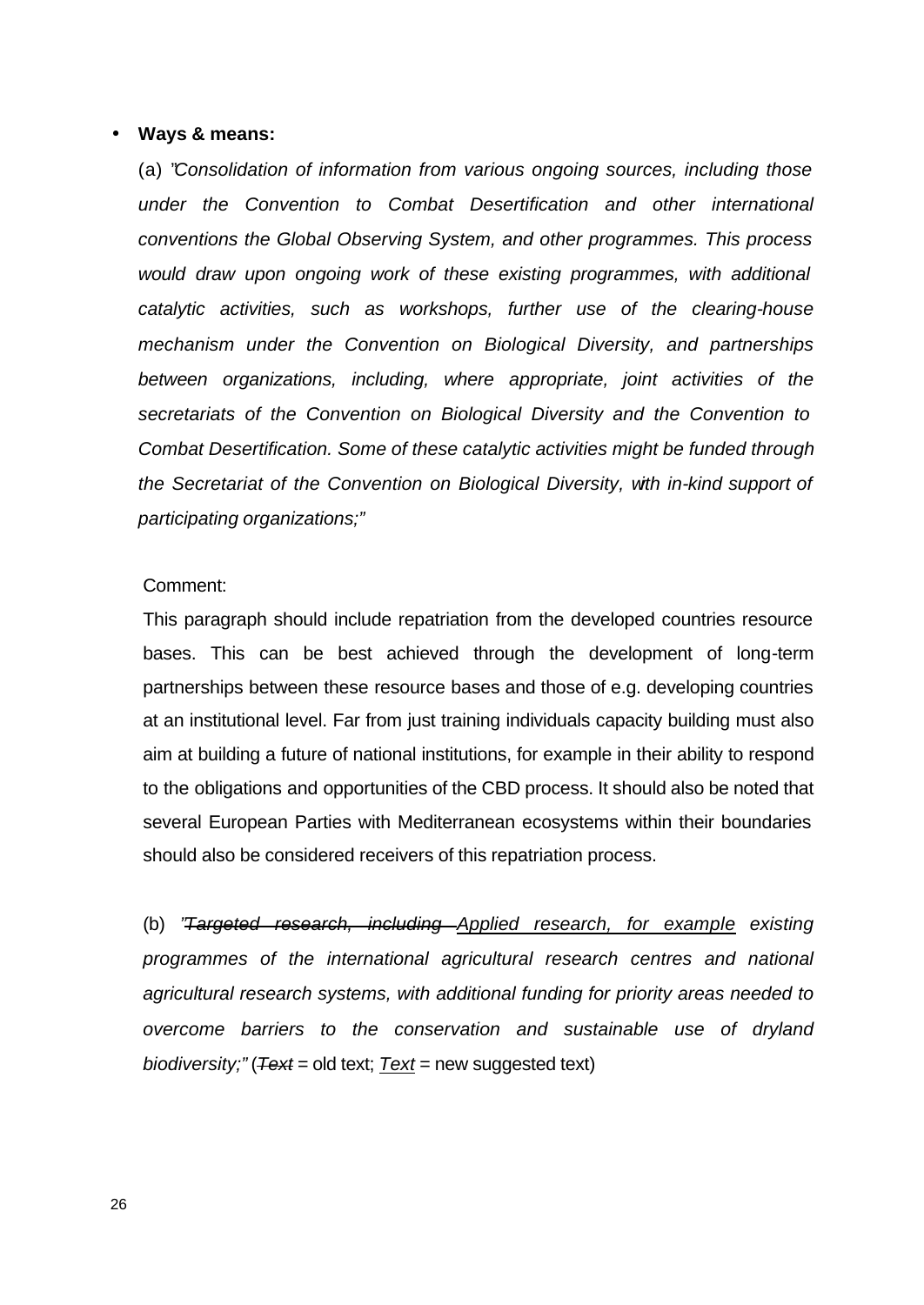Cluster B: Targeted actions in response to identified needs

#### • **Operational Objective:**

*"To promote the conservation and sustainable use of biodiversity in drylands, and to combat biodiversity loss in drylands and its the socio-economic causes of its loss or change."* (*Text* = old text; *Text* = new suggested text)

#### • **Rationale:**

*"The activity needed to promote the conservation and sustainable use of dryland biodiversity will depend on the state of the dryland resources and the nature of the threats. Hence, a range of options needs to be considered, from managed use to in-situ and ex-situ.*

*Many dryland resources must be managed at the level of watersheds, or at higher spatial levels, implying community or inter-community rather than individual mangement. This is often further complicated by multiple user groups (e.g., agriculturalists, pastoralists and fisherfolk) and the migratory habits of some animal species and users of biodiversity. Institutions need to be developed or strengthened to provide for biodiversity understanding and management at the appropriate scale and for conflict resolution.* (*Text* = new suggested text)

*Sustainable use of biodiversity in drylands may require the development of alternative livelihoods, and the creation of markets or other incentives to promote responsible use sustainable use."* (*Text* = old text; *Text* = new suggested text)

• **Activity 6:**

*"Promotion of specific measures for the conservation, restoration, and sustainable use of dryland biodiversity, through, inter alia:"* (*Text* = new suggested text)

(a) *"The strengthening use of protected areas and other special measures for the conservation of dryland biodiversity, including zoning and the promotion of community participation in management."* (*Text* = old text; *Text* = new suggested text)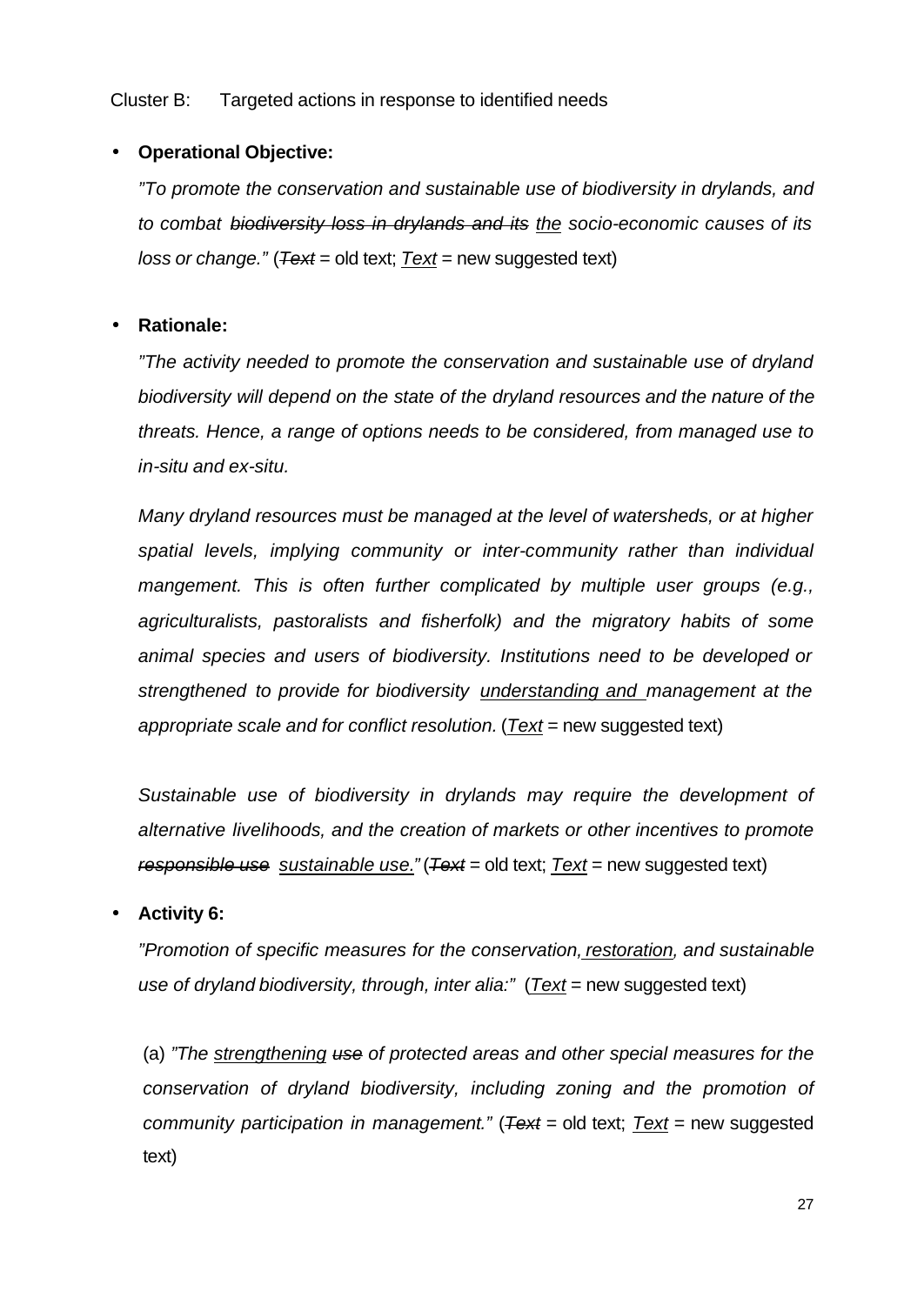#### • **Activity 7:**

*"Promotion of responsible sustainable resource management, within ecological principles, at appropriate levels, through an enabling policy environment, including, inter alia:"* (*Text* = old text; *Text* = new suggested text)

#### • **Ways & means:**

The meeting endorsed (a) to (e) but recommended that successful delivery depends on long term commitment through international and intranational partnerships multiorganisational and multi-disciplinary approaches and maintenance of the developed country resource bases (like skills, technology, and existing data).

Comments on Section IV *(Reporting Framework)*

#### • **Para. 19:**

*"It is proposed that the Subsidiary Body on Scientific, Technical and Technological Advice would review such reports after two years, and make recommendations for the further elaboration of the programme of work at that time. Thereafter, it is proposed that the implementation of the programme be reviewed every four years."*

#### Comment:

Participants recommended that no decision on reporting times should be made until procedures have been agreed by SBSTTA 5. It was also noted that no timeframe for the programme had been developed.

#### Other remarks:

The meeting recognised that *in situ* and *ex situ* approaches should be regarded as complements to one another rather than as alternatives or options. Some participants stressed that *ex situ* conservation must act as a complement to *in situ* conservation, not the vice-versa.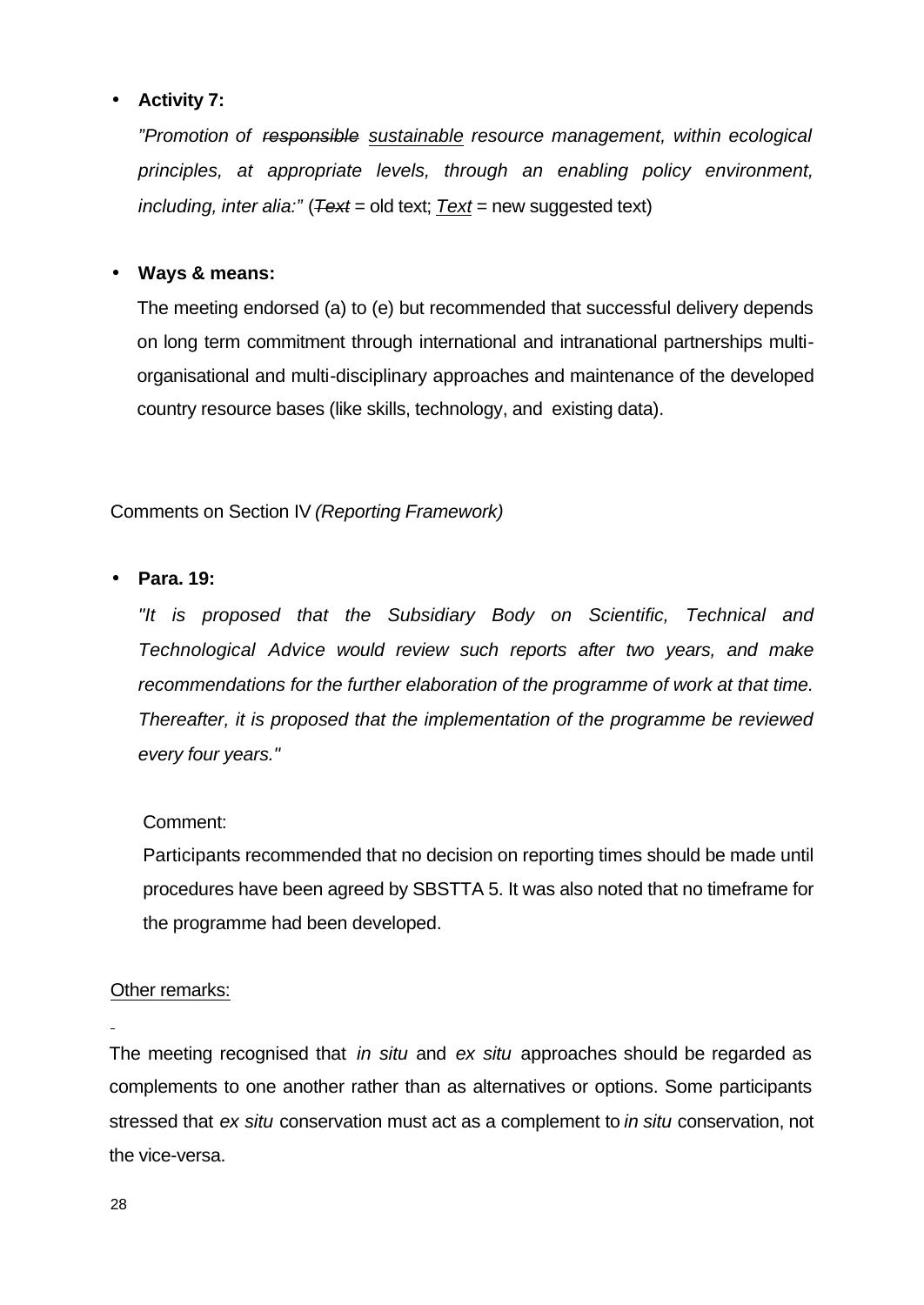# **8 Ad hoc technical expert groups: terms of reference, and rosters of experts and proposal on a uniform methodology for their use**

#### Introductory remarks:

Welcomes and supports the Joint work Programme 2000-2001 between the Convention on Biological Diversity and the Convention on Wetlands (Ramsar) which among other issues deals with inland water ecosystems and should be considered in the discussion of an ad hoc technical expert group on inland water biodiversity.

#### Proposed amendments/changes to the suggested recommendations:

**None** 

#### Additional recommendations:

- To review the need of having "informal task forces", when acknowledging already another type of expert group ("liason group") to report to the Secretary General.
- Decides on a change in the Modus operandi of SBSTTA in that sense, that SBSTTA decides on the establishment of ad hoc technical expert groups, including the terms of reference, under the general budget of COP, in order to make the SBSTTA more flexible in its work.
- Not to focus on the topics of the ad hoc technical expert groups only on thematic areas, but also on cross-cutting issues.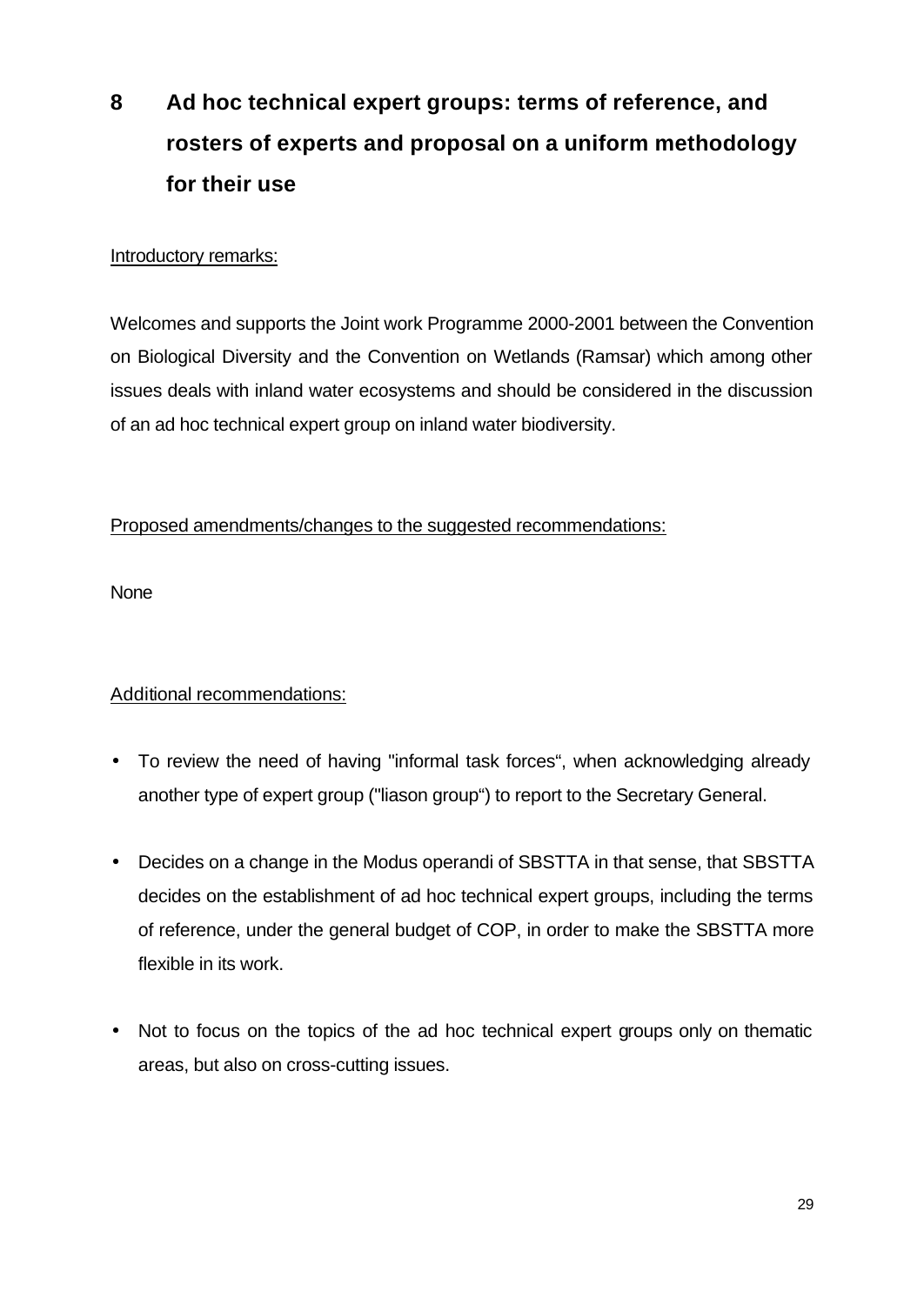**MINISTRY OF THE ENVIRONMENT SEXUAL EXAMPLE BACKGROUND paper** Marina von Weissenberg FINLAND

#### **Ad hoc technical expert groups**

#### **Preamble**

During recent meetings of the COP and SBSTTA, a number of issues have arisen that suggest formation of ad hoc technical expert groups which could significantly advance the work of the Convention on Biological Diversity in different *thematic areas*, as well as assist SBSTTA in responding to requests from the COP in its work on thematic or cross-sectoral areas.

At its fourth meeting, the COP requested SBSTTA *(decision IV/16, paragraph 21)* to advise the fifth meeting of the COP on terms of reference for *ad hoc* technical expert groups in specific thematic areas. At its fourth meeting, the SBSTTA discussed this issue with specific reference to establishing technical expert groups in five priority thematic areas: 1) Marine and coastal biological diversity, 2) inland water biological diversity, 3) alien species, 4) biological diversity of drylands, and 5) forest biological diversity (UNEP/CBD/SBSTTA/4/5). However, SBSTTA deferred action until its fifth meeting, based on concerns with the need to update the existing roster of *ad hoc* technical experts, with the number of possible groups that might be operating simultaneously, and with the perceived lack of specificity and detail in the mandates and terms of reference proposed for the five groups.

*Paragraph 21* requests the SBSTTA, taking into *account its proposals for the programme of work*, to advise the fifth meeting of the Conference of the Parties of the terms of reference for the ad hoc technical expert groups on thematic areas. The terms of reference should take into account the need, to provide a peer reviewed scientific and technical assessment of the status and trends of, and impacts on, biological diversity, including the effectiveness of the types of measures for conservation and sustainable use of biological diversity.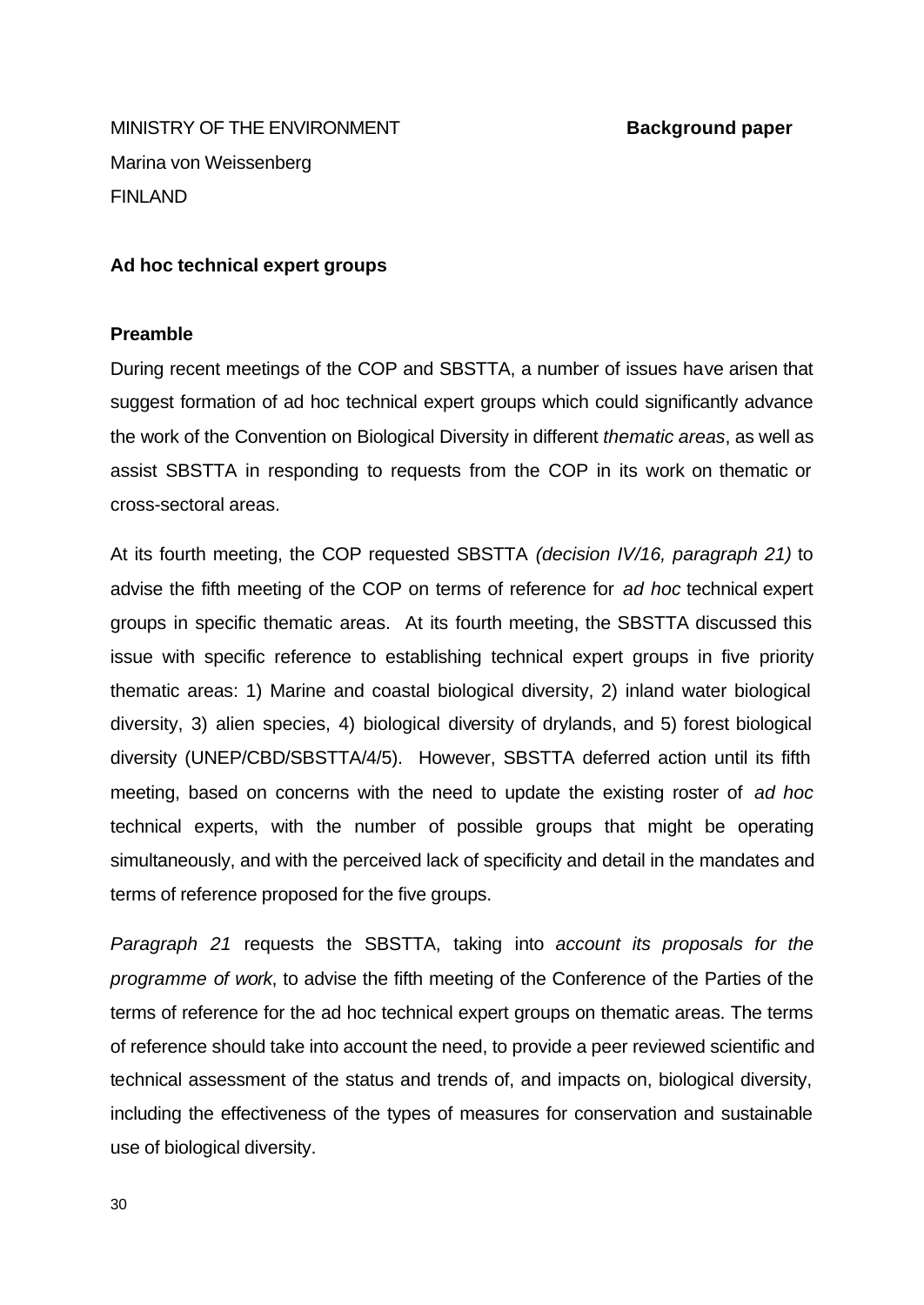#### **Technical expert groups:**

The Modus operandi of the SBSTTA, decision IV/16 Annex 1, VI, paragraph 12:

A limited number of ad hoc *technical expert groups on specific priority issues on the programme of work of SBSTTA* may be established, as required, for limited duration. The establishment of such ad hoc technical expert groups would be guided by the elements as presented in a)- h).

a) the ad hoc technical expert groups should draw on the existing knowledge and competence available within, and liaise with, international, regional and national organizations, including non-governmental organizations and the scientific community in the fields relevant to this Convention;

b) The Executive Secretary will nominate scientific and technical experts drawn from roster for ad technical experts groups in consolation with the Bureau of the SBSTTA. The ad hoc technical groups shall be composed of no more than fifteen experts competent in the relevant field of expertise, with due regard to geographical representation and the special conditions of least-developed countries and small island developing States;

c) The SBSTTA will recommend the exact duration and specific terms of reference, when establishing such expert groups for the approval of the COP;

d) Expert groups will be encouraged to use innovative means of communication and to minimize the need for face-to-face meetings;

e) The ad hoc technical expert groups may also convene meetings pararell to the proceedings of SBSTTA,

f) Reports produced by the ad hoc technical groups should, as a general rule submitted for peer review;

g) All efforts will be made to provide adequate voluntary financial assistance for the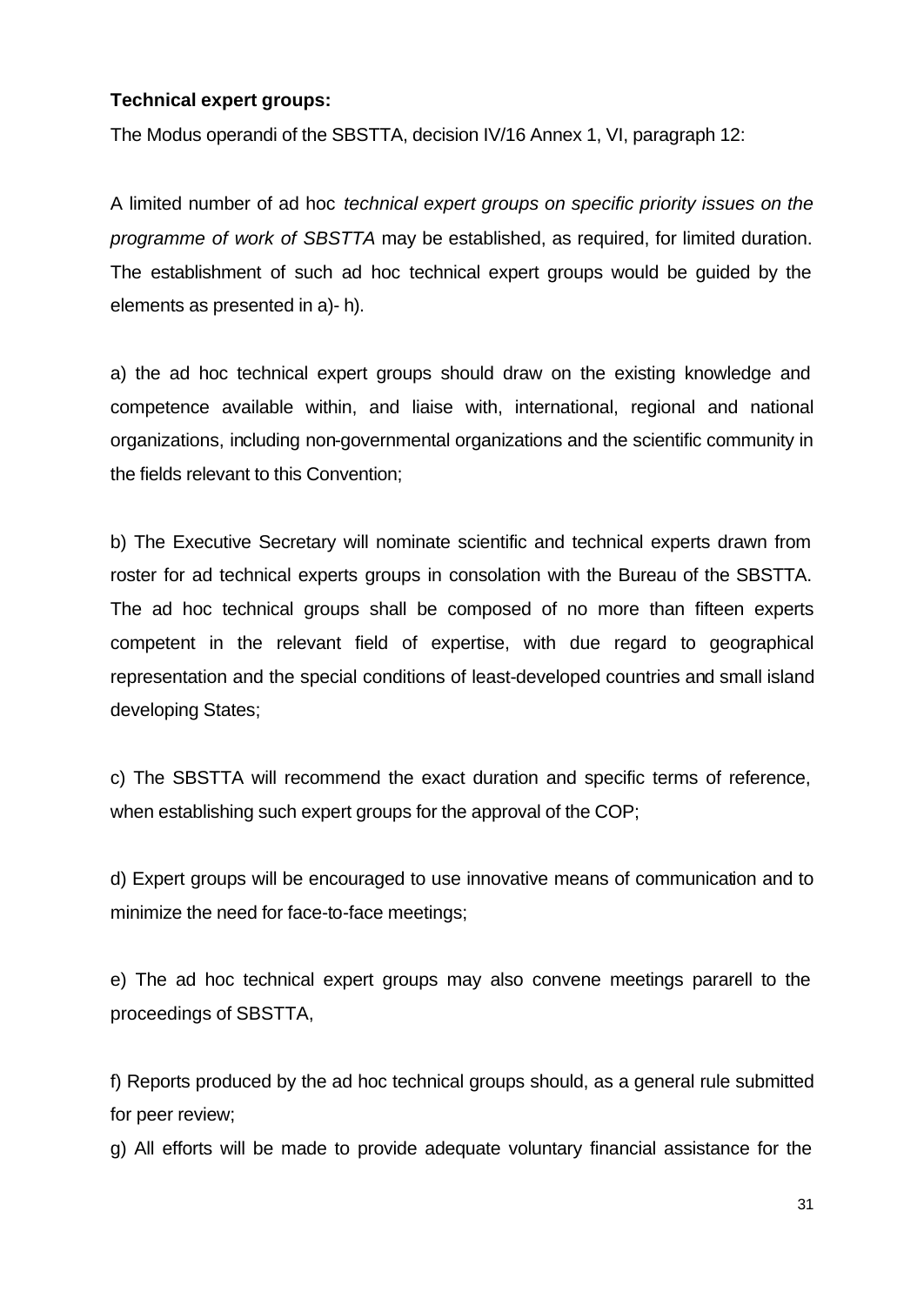participation of experts in expert groups from developing countries and countries with economics in transition Parties;

and

h) The number of ad hoc technical expert groups active each year will be limited to the minimum necessary and will depend on the amount of resources designated to the SBSTTA by the COP in its budget or on the availability of extra budgetary resources.

#### **SBSTTA4 and terms of reference for ad hoc technical groups**

At the fourth SBSTTA meeting it was pointed out that the terms of reference for the ad hoc technical groups are important and issues strategic guidance in the form of the Programme of work for the Convention as contained in decision IV/16.

The terms of reference for an ad hoc technical expert group on *Marine and Coastal Protected Areas* was suggested by SBSTTA 4. The group should be established at the fifth meeting of the Conference of the Parties and endeavour to complete its work no later than the seventh meeting of the SBSTTA.

At the SBSTTA meeting many representatives believed that, if expert groups were formed, they should be small in composition and should have a clearly defined and timelimited mandate. The needs should be clearly evaluated by the Secretariat and they should be limited in number to no more than two or three at time.

Particular stress was made on the need to avoid duplication with other bodies, i.e. the work already

underway within the framework of the Convention on Wetlands, for inland waters, Convention on Desertification, for drylands and the global Invasive Species Programme, for alien species. Also the selection process for experts and the need to made use of existing roster of experts, which should be revised and updated accordingly was stressed.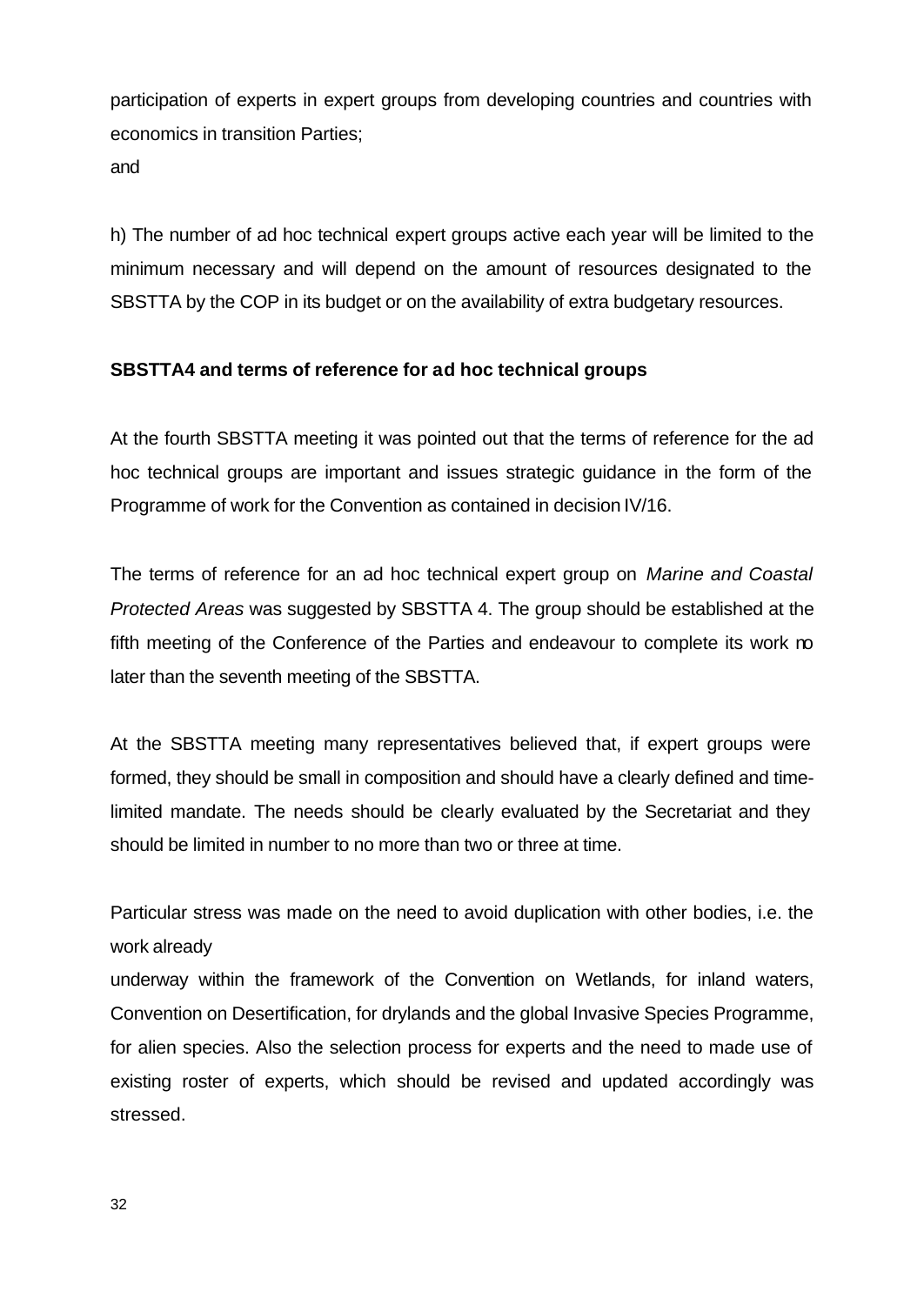### **"Expert meeting in preparation of the fifth meeting of SBSTTA"**

#### **December 2 - 4, 1999**

at the Federal Agency for Nature Conservation International Academy for Nature Conservation, Isle of Vilm, Germany

#### **List of participants**

| Name                | <b>Institution/Address</b>                                                                                                                                   | Tel / Fax / e-mail                                                                                                    |
|---------------------|--------------------------------------------------------------------------------------------------------------------------------------------------------------|-----------------------------------------------------------------------------------------------------------------------|
| Arriegas, Pedro Ivo | Instituto de Conservação da<br>Natureza<br>Rua Ferreira Lapa, 38 - 4°D<br>1150 Lisboa<br>Portugal                                                            | Tel.:+351-213160520<br>Fax:+351-213520474<br>e-mail: arriegasp@icn.pt                                                 |
| Baltay, Zsombor     | Ministry for Environment<br><b>Authority for Nature Conservation</b><br>Költö u. 21<br>1121 Budapest<br>Hungary                                              | Tel.: +36 1 395 68 57 or:<br>+36 1 395 26 04,05,06/157<br>Fax: +36 1 395 74 58<br>e-mail: bzsombor@hotmail.com        |
| Bäurle, Gernot      | GTZ Abt. Umweltmanagement,<br>Sektorvorhaben "Umsetzung der<br>Biodiversitätskonvention"<br>PF 5180<br>65726 Eschborn<br>Germany                             | Tel.: +49-6196-79-4200<br>Fax: +49-6196-79-6190<br>e-mail:<br>gast.4900x24@gtz.de or:<br>gernotbaeurle@compuserve.com |
| Beltram, Gordana    | The State Authority for Nature<br>Conservation at the Ministry of the<br><b>Environment and Spatial Planning</b><br>Vojkova 1b<br>1000 Ljubljana<br>Slovenia | Tel.: +386-61-178-4556<br>Fax: +386-61-178-4051<br>e-mail: gordana.beltram@gov.si                                     |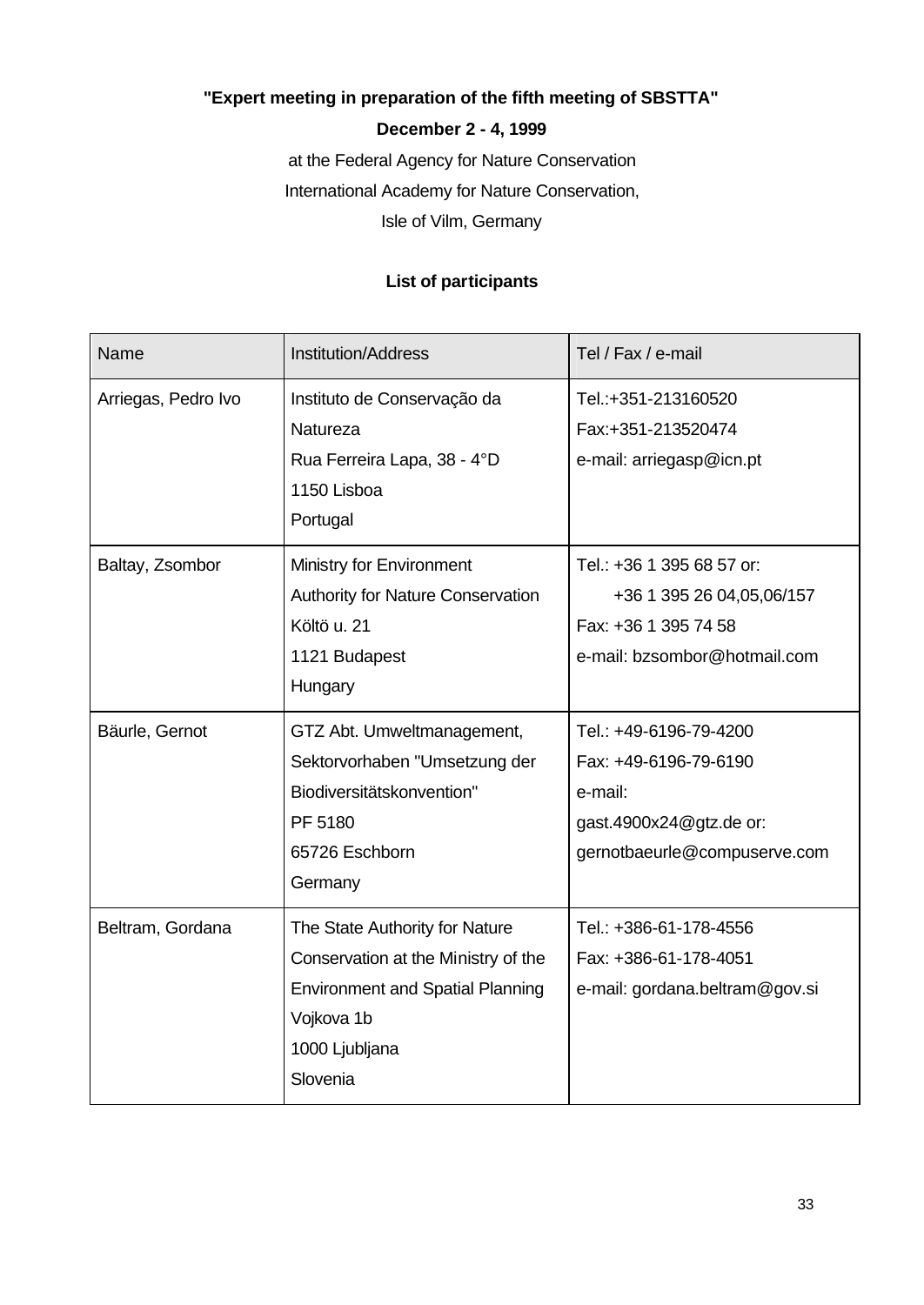| Blujdea, Viorel<br>Bojars, Edgars | <b>Forest Research and Management</b><br>Institute<br>Sos. Stefanesti 128/2<br>Bucuresti 72904<br>Romania<br><b>Environmental Consulting and</b><br><b>Monitoring Centre</b> | Tel.: +40 1 2406095<br>Fax: +40 1 2406845<br>e-mail: icasmb@bx.logicnet.ro<br>Tel.: +371-7323595<br>Fax: +371-7830503 |
|-----------------------------------|------------------------------------------------------------------------------------------------------------------------------------------------------------------------------|-----------------------------------------------------------------------------------------------------------------------|
|                                   | Rupniecibas Str. 25<br><b>Riga 1045</b><br>Latvia                                                                                                                            | e-mail: edgarsb@vvi.gov.lv                                                                                            |
| Cooper, David                     | Secretariat of the Convention on<br><b>Biological Diversity</b><br>World Trade Centre, Suite 300<br>393, Saint-Jacques st.<br>Montreal, Quebec<br>Canada                     | Tel.: +1-514-287-7045<br>Fax: +1-514-288-6588<br>e-mail: david.cooper@biodiv.org                                      |
| Cristofor, Sergiu                 | University of Bucharest<br>Department of systems ecology and<br>natural capital management<br>Splaiul Independentei 91-95<br>76201 Bucharest 5<br>Romania                    | Tel.: +40-1-4112310<br>Fax: +40-1-4112310 or:<br>+40-1-39670046<br>e-mail: cristof@bio.bio.unibuc.ro                  |
| Drescher, Olivia                  | Bundesministerium für<br>Umwelt, Naturschutz und<br>Reaktorsicherheit, N I 1 (S)<br>Godesberger Allee 90<br>53175 Bonn<br>Germany                                            | Tel.: +49-228-305-2615<br>Fax: +49-228-305-2694<br>e-mail: drescher.olivia@bmu.de                                     |
| Eek, Liina                        | Ministry of the Environment<br>Toompuiestee 24<br><b>Tallinn, 15172</b><br>Estonia                                                                                           | Tel.: +372 6 262877<br>Fax: +372 6 262801<br>email: leek@ut.ee                                                        |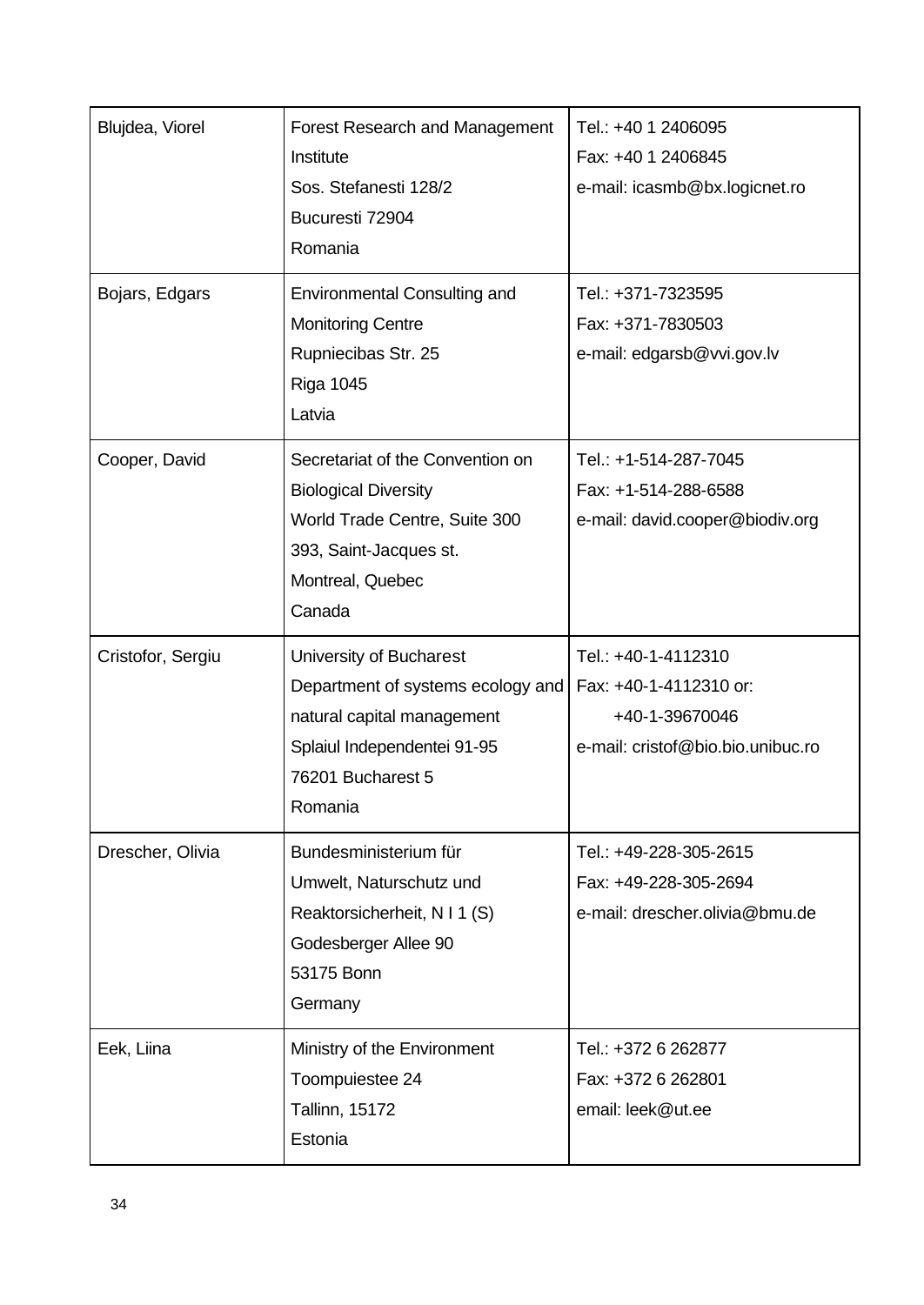| Feit, Ute<br>Freiberg, Horst | <b>Federal Agency for Nature</b><br>Conservation<br>Isle of Vilm<br>18581 Lauterbach/Rügen<br>Germany<br>Deutscher CHM / ZADI                          | Tel.: +49-38301-86-153<br>Fax: +49-38301-86-150<br>e-mail: bfn.ina.vilm@t-online.de<br>Tel.: +49-228-9548 208 |
|------------------------------|--------------------------------------------------------------------------------------------------------------------------------------------------------|---------------------------------------------------------------------------------------------------------------|
|                              | Villichgasse 17<br>53177 Bonn<br>Germany                                                                                                               | Fax: +49-228-9548 220<br>e-mail: Freiberg@zadi.de                                                             |
| Georgi, Birgit               | Umweltbundesamt<br><b>Bismarkplatz 1</b><br><b>14193 Berlin</b><br>Germany                                                                             | Tel.: +49-30-8903-2158<br>Fax: +49-30-8903-2285<br>e-mail: birgit.georgi@uba.de                               |
| Granadeiro, José Pedro       | Instituto de Conservação da<br>Natureza<br>Rua Ferreira Lapa, 38 - 6°<br>1150 Lisboa<br>Portugal                                                       | Tel.:+351 213160520<br>Fax:+351 213520474<br>e-mail: granadeiroj@icn.pt                                       |
| Grunewald, Ralf              | Knaakstr. 26<br>10405 Berlin<br>Germany                                                                                                                | Tel.: +49 30 443 411 69<br>Fax:<br>e-mail: Ralf_Grunewald@gmx.de                                              |
| Gueorguiev, Valeri           | Ministry of Environment and Water<br>67. W. Gladstone Str.<br>Sofia 1000<br><b>Bulgaria</b>                                                            | Tel.: +359 2 9406279<br>Fax: +359 2 521634<br>e-mail: nnpsf@moew.govrn.bg                                     |
| Härtel, Handrij              | Ministry of Environment of the<br>Czech Republic, Nature<br><b>Conservation Department</b><br>Vršovicka' 65<br>10010 Praha 10<br><b>Czech Republic</b> | Tel.: +420-2- 67122925<br>Fax: +420-2- 67311096<br>e-mail:<br>hartel@env.cz                                   |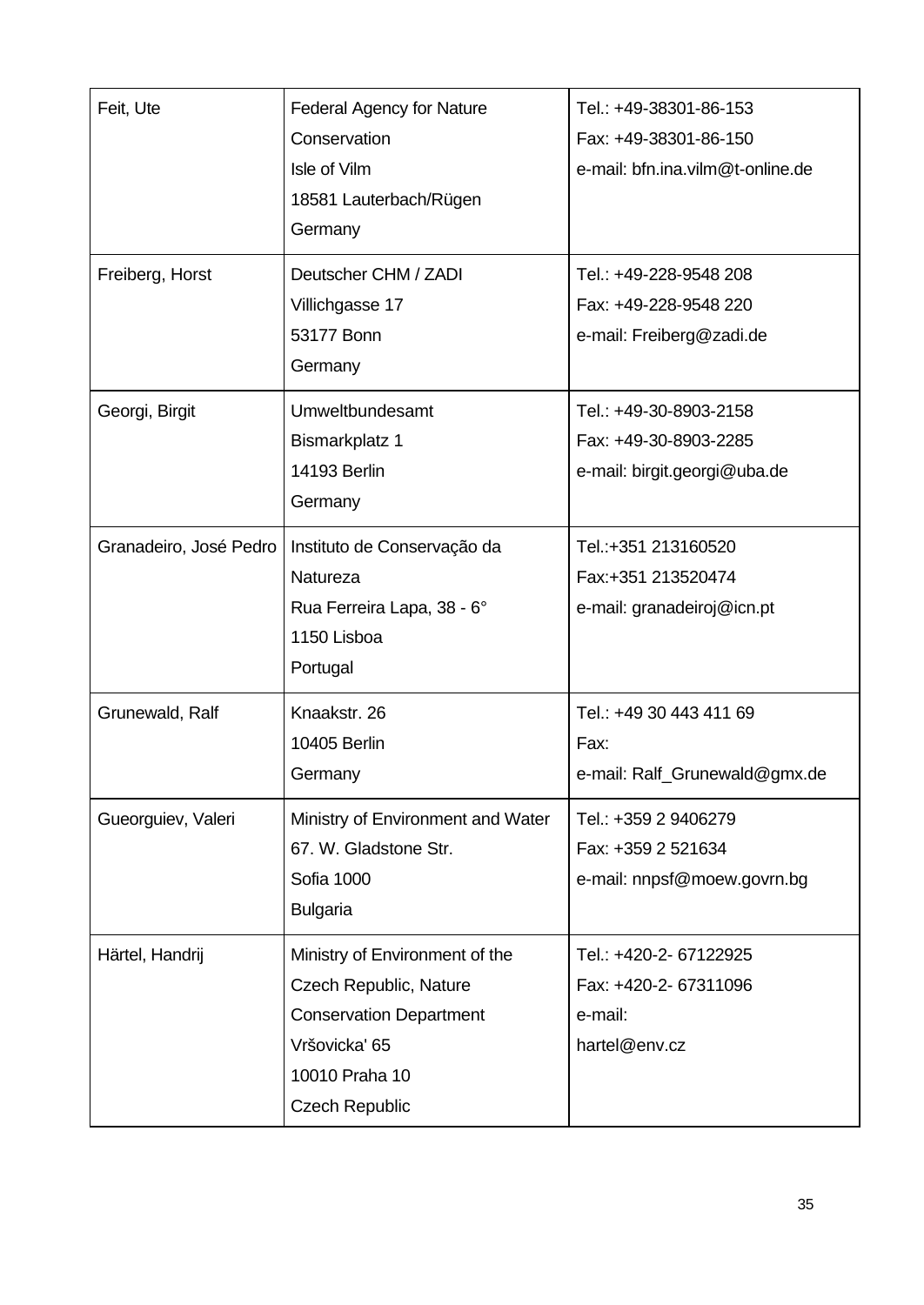| Kassa, Martin      | Slovak Environmental Agency<br>Centre for Nature and Landscape<br>Protection<br>Lazovna 10<br>97400 Branská Bystrica<br>Slovak Republic                       | Tel.: +421-88-4155027<br>Fax: +421-88-4155027<br>e-mail: kassa@sun.sazp.sk              |
|--------------------|---------------------------------------------------------------------------------------------------------------------------------------------------------------|-----------------------------------------------------------------------------------------|
| Kolesinskas, Tomas | Ministry of Environment of the<br>Lithuania<br>Fish resource department<br>9 A Juozapaviciaus St.<br>2600 Vilnius<br>Lithuania                                | Tel.: +3702 72 3694<br>Fax: +3702 72 3273<br>e-mail:<br>tomas.kolesinskas@nt.gamta.lt   |
| Korn, Horst        | <b>Federal Agency for Nature</b><br>Conservation<br>Isle of Vilm<br>18581 Lauterbach/Rügen<br>Germany                                                         | Tel.: +49-38301-86-130<br>Fax: +49-38301-86-150<br>email: bfn.ina.vilm@t-online.de      |
| Külvik, Mart       | <b>Nature Conservation Research</b><br>Centre,<br>Institute of Environmental Protection<br>P.O.Box 222<br>Tartu, 50002<br>Estonia                             | Tel.: +3727427435<br>Fax: +3727427432<br>e-mail: mart@envinst.ee                        |
| Mróz, Wojciech     | Department for Integration of Data<br>on Nature<br>Institute of Nature Conservation<br>Polish Academy of Sciences<br>ul. Lubicz 46<br>31-512 Kraków<br>Poland | Tel.: +48-12-4215144<br>Fax: +48-12-4210348<br>e-mail: mroz@ibpost.ib-<br>pan.krakow.pl |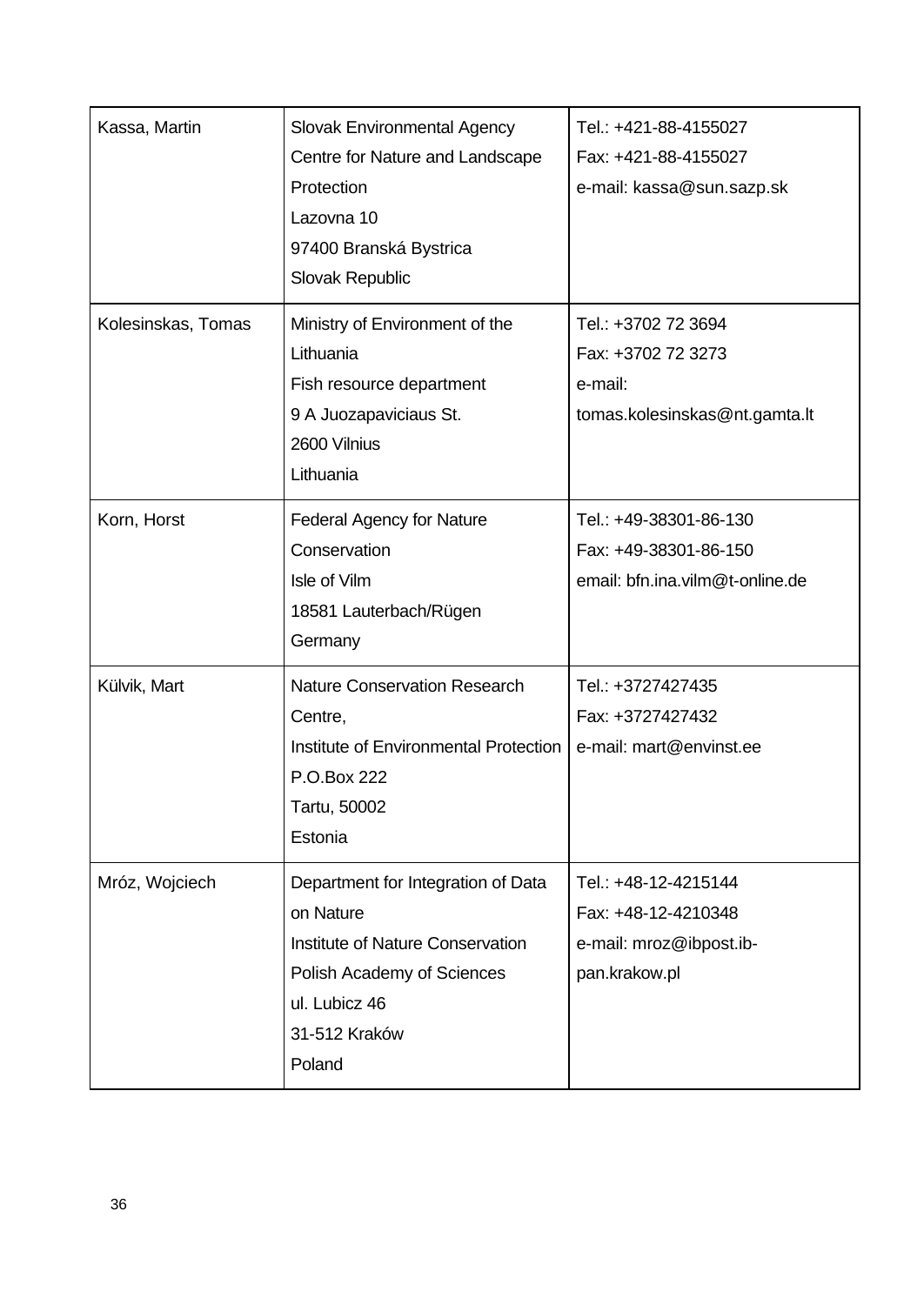| Ohrádková, Zuzana   | Ministry of Environment of the     | Tel.: +421-7-59562223               |
|---------------------|------------------------------------|-------------------------------------|
|                     | Slovak Republic                    | Fax: +421-7-59562533                |
|                     | <b>Biodiversity Department</b>     | e-mail:                             |
|                     | Nám. Û. Štùra 1                    | ohradkova.zuzana@flora.lifeenv.gov. |
|                     | 81235 Bratislava                   | sk                                  |
|                     | Slovak Republic                    |                                     |
| Pearce, Tim         | Seed Conservation Dept.            | Tel.: +44 1444 894103               |
|                     | Royal Botanic Gardens, Kew         | Fax: +44 1444 894110                |
|                     | <b>Wakehurst Place</b>             | e-mail: t.pearce@rbgkew.org.uk      |
|                     | Ardingly, Nr. Haywards Heath       |                                     |
|                     | West Sussex, RH17 6TN              |                                     |
|                     | <b>United Kingdom</b>              |                                     |
| Peeters, Marc       | Royal Belgian Institute of Natural | Tel.: +32-2-627-4565                |
|                     | <b>Sciences</b>                    | Fax: +32-2-627-4141                 |
|                     | <b>Rue Vautier 29</b>              | e-mail: marc-peeters@kbinirsnb.be   |
|                     | 1000 Brussels                      |                                     |
|                     | Belgium                            |                                     |
| Peterlin, Stanislav | Ministry of the Environment and    | Tel.: +386-61-178 7387              |
|                     | <b>Spatial Planning</b>            | Fax: +386-61-178 7424               |
|                     | Ministrstvo za okolje in prostor   | e-mail: stanislav.peterlin@gov.si   |
|                     | Dunajska 48                        |                                     |
|                     | 1000 Ljubljana                     |                                     |
|                     | Slovenia                           |                                     |
| Prendergast, Hew    | Centre for Economic Botany,        | Tel.: +44 181 3325706               |
|                     | Royal Botanic Gardens, Kew         | Fax: +44 181 3325768                |
|                     | Richmond, Surrey TW9 3AE           | e-mail:                             |
|                     | United Kingdom                     | h.prendergast@rbgkew.org.uk         |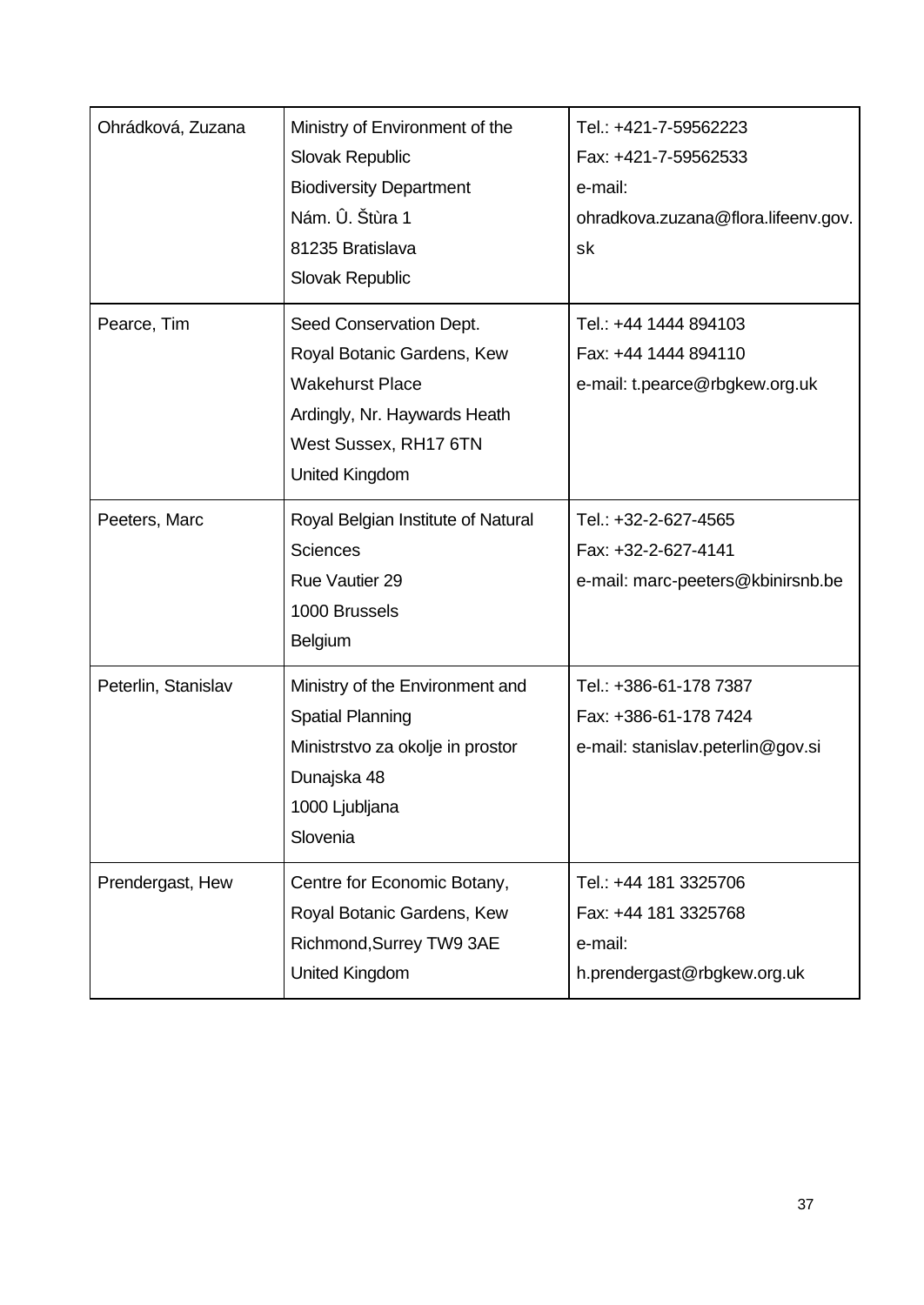| Schwenzfeier, Dirk  | Bundesministerium für<br>Umwelt, Naturschutz und<br>Reaktorsicherheit, N I 1 (S)<br>Godesberger Allee 90<br>53175 Bonn<br>Germany                               | Tel.: +49-228-305-2611<br>Fax: +49-228-305-2694<br>e-mail: Schwenzfeier.Dirk@bmu.de              |
|---------------------|-----------------------------------------------------------------------------------------------------------------------------------------------------------------|--------------------------------------------------------------------------------------------------|
| Specht, Rudolf      | <b>Federal Agency for Nature</b><br>Conservation<br>Isle of Vilm<br>18581 Lauterbach/Rügen<br>Germany                                                           | Tel.: +49-38301-86-131<br>Fax: +49-38301-86-150<br>e-mail: bfn.ina.vilm@t-online.de              |
| Stadler, Jutta      | <b>Federal Agency for Nature</b><br>Conservation<br>Isle of Vilm<br>18581 Lauterbach/Rügen<br>Germany                                                           | Tel.: +49-38301-86-134<br>Fax: +49-38301-86-150<br>e-mail: bfn.ina.vilm@t-online.de              |
| Stankova, Jindriska | Agency for Nature Conservation and<br>Landscape Protection<br>Kališnická 4-6<br>130 23 Praha - ðiñkov<br><b>Czech Republic</b>                                  | Tel.: +420 2 6972423<br>Fax: +420 2 6972423<br>e-mail:stankova@nature.cz                         |
| Thissen, Johan      | National Reference Centre for<br>Nature Management<br>P.O. Box 30<br>6700 AA Wageningen<br>The Netherlands                                                      | Tel.: +31-317-474848<br>Fax: +31-317-427561<br>e-mail: j.b.m.thissen@ikcn.agro.nl                |
| Tworek, Stanislaw   | Polish Academy of Sciences,<br>Institute of Nature Conservation,<br>Department for Integration of Data<br>on Nature<br>ul. Lubicz 46<br>31 512 Kraków<br>Poland | Tel.: +48 12 421 5144 ext.<br>271,273<br>Fax: +48 12 421 0348<br>e-mail: tworek@ib-pan.krakow.pl |
| Velichkov, Velichko | Ministry of Environment and Water<br>67. W. Gladstone Str.<br>Sofia 1000<br><b>Bulgaria</b>                                                                     | Tel.: +359 2 9406279<br>Fax: +359 2 521634<br>e-mail: nnpsf@moew.govrn.bg                        |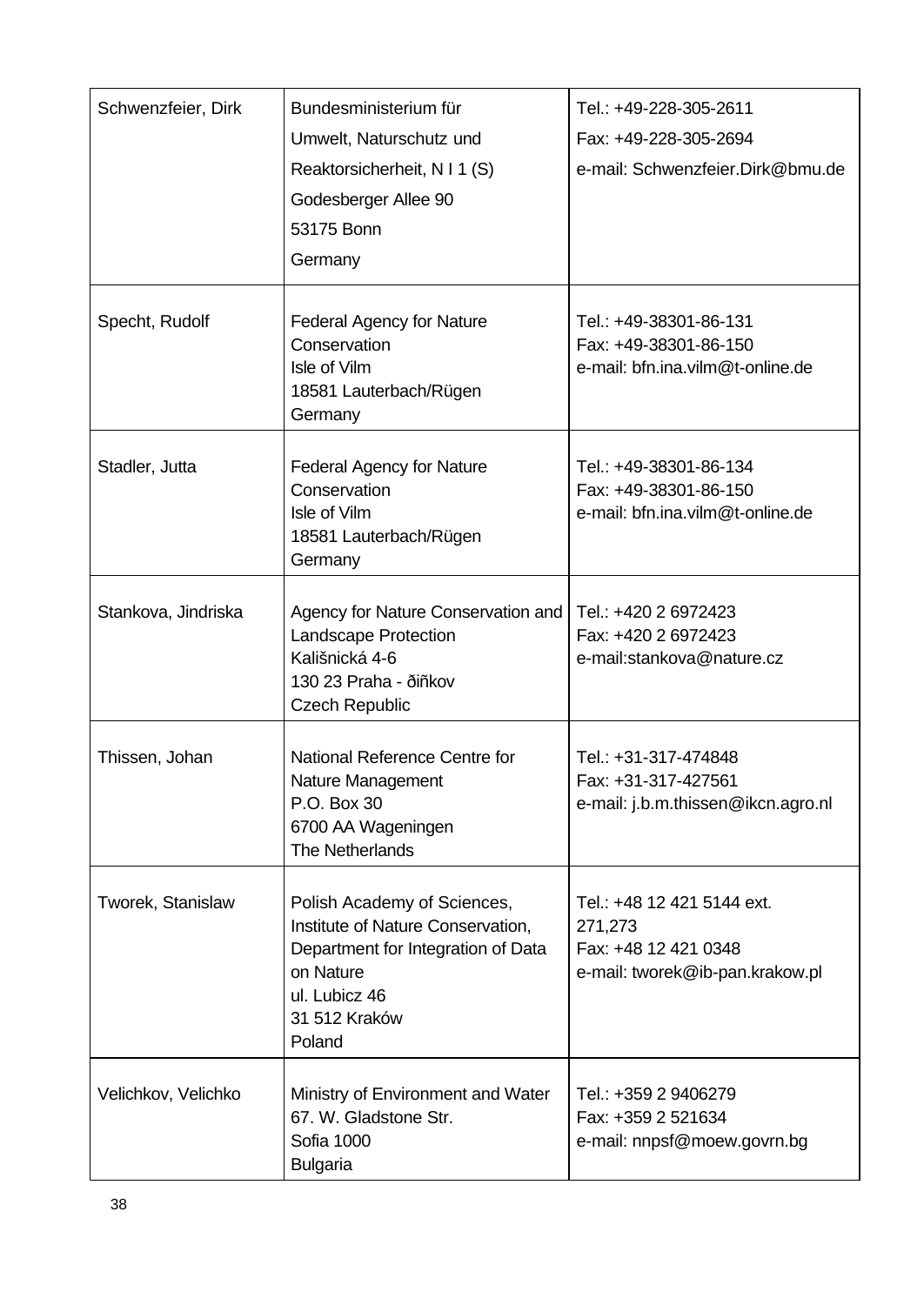| Weissenberg, Marina | Ministry of the Environment | Tel.: +358-9-19919372     |
|---------------------|-----------------------------|---------------------------|
| von                 | P.O. Box 380                | Fax: +358-9-19919364      |
|                     | 00131 Helsinki              | e-mail:                   |
|                     | Finland                     | marina.weissenberg@vyh.fi |

# **Expert meeting in preparation of the fifth meeting of SBSTTA**

### **Programme**

#### **Wednesday, 01.12.1999**

Arrival on the Isle of Vilm

*18.30 Dinner*

#### **Thursday, 02.12.1999**

- *08.00 Breakfast*
- 09.00 Welcome of the participants Introduction to the Federal Agency for Nature Conservation and the International Academy for Nature Conservation, Isle of Vilm Opening of the meeting
- 09.15 HORST FREIBERG Pilot phase of the Clearing-House Mechanism **Discussion**
- *10.30 Coffee / Tea break*
- 10.45 HORST KORN Ecosystem approach - further conceptual elaboration **Discussion**
- *12.00 Lunch*
- 13.30 Guided tour in the nature reserve of the Isle of Vilm
- *15.00 Coffee / Tea break*
- 15.30 DAVID COOPER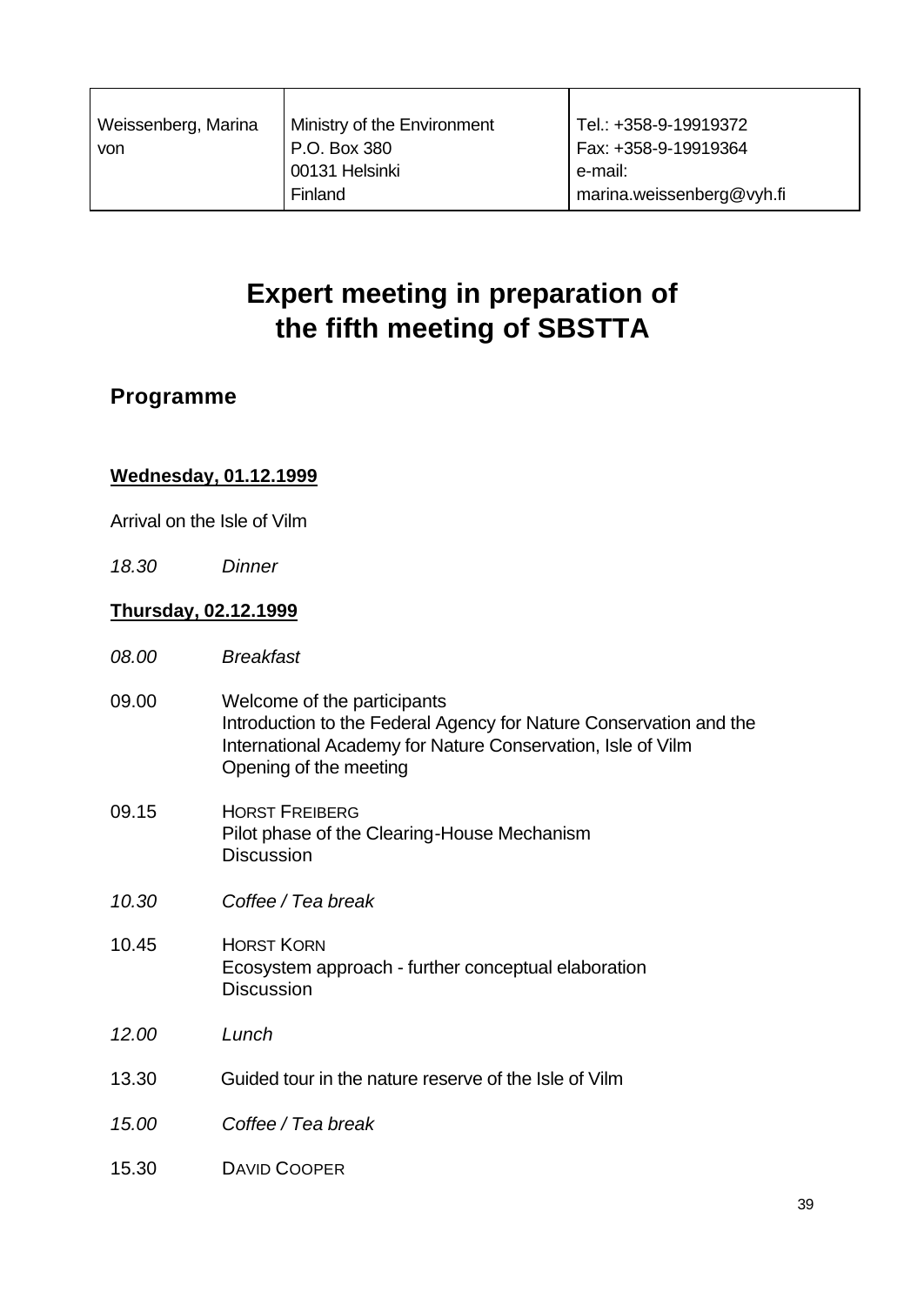Agricultural biodiversity: assessment of ongoing activities and priorities for a programme of work Discussion

- *17.00 Break*
- 17.15 GERNOT BÄURLE Sustainable use of the components of biological diversity Discussion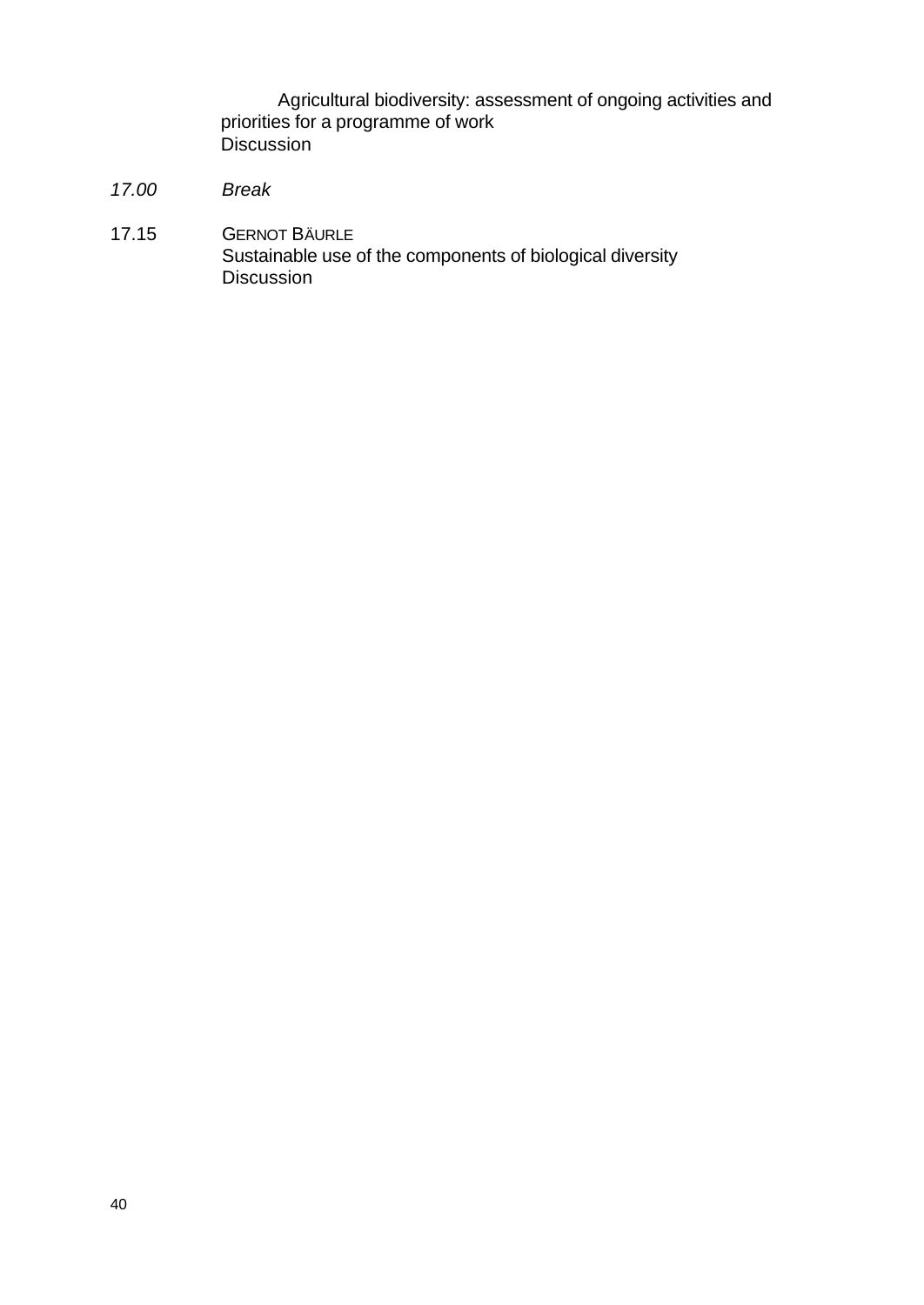*19.00 Reception at the invitation of the Federal Agency for Nature Conservation, Germany*

evening programme, adventure excursion (optional)

#### **Friday, 03.12.1999**

- *08.00 Breakfast*
- 09.00 JOHAN THISSEN Development of indicators of biological diversity **Discussion**
- *10.30 Coffee / Tea break*
- 11.00 GORDANA BELTRAM Establishment of guidelines for the second national reports **Discussion**
- *12.30 Lunch*
- 14.00 HEW PRENDERGAST Biological diversity of dryland, mediterranean, arid, semi-arid, grassland and savannah ecosystems: options for the development of a programme of work **Discussion**

*Coffee / Tea break*

MARINA V. WEISSENBERG Ad hoc technical expert groups: terms of reference, and roster of experts and a proposal on a uniform methodology for their use **Discussion** 

Other topics

Final discussion

*18.00 Dinner*

evening programme

#### **Saturday, 04.12.1999**

- *08.00 Breakfast*
- 09.00 1. Ferry boat to Lauterbach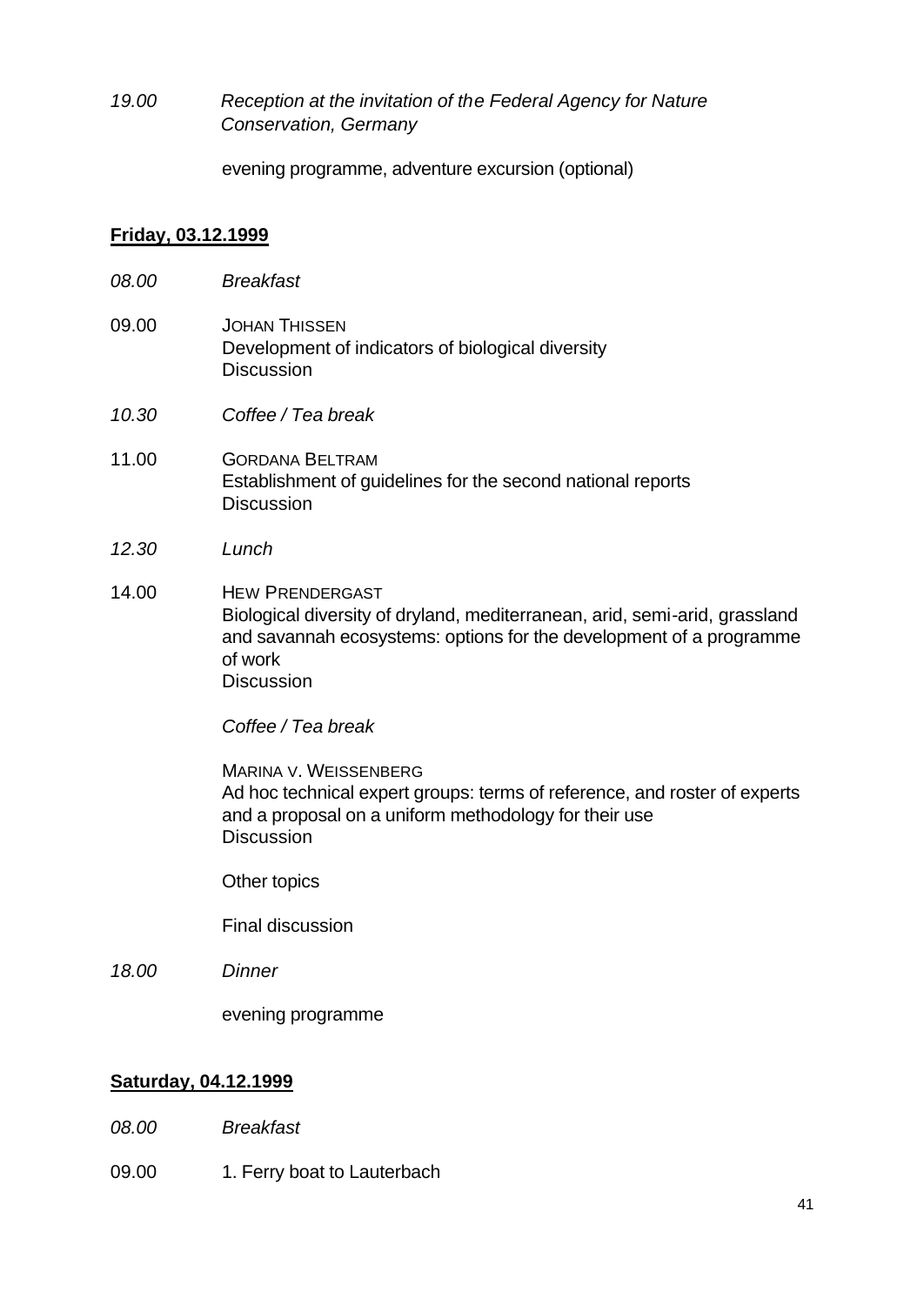- 09.30 2. Ferry boat to Lauterbach All day excursion to Rügen Island
- *18.00 Dinner*

# **Sunday, 05.12.1999**

*Breakfast* 

**Departure**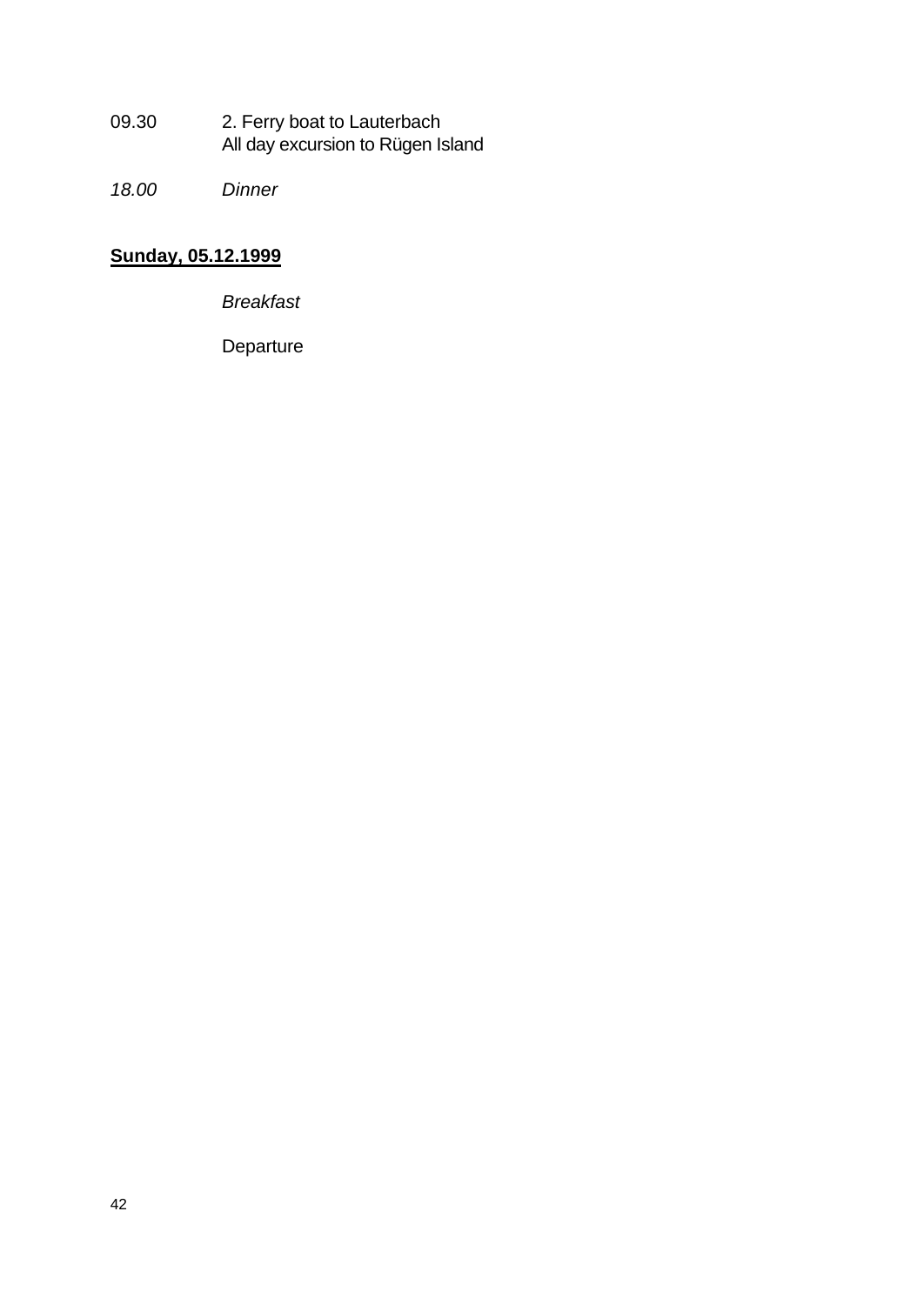SUBSIDIARY BODY ON SCIENTIFIC, TECHNICAL AND TECHNOLOGICAL ADVICE Fifth meeting Montreal, 31 January - 4 February 2000

#### **PROVISIONAL AGENDA**

- 1. Opening of the meeting.
- 2. Organizational matters:
	- 2.1. Election of officers;
	- 2.2. Adoption of the agenda;
	- 2.3. Organization of work.
- 3. Reports:
	- 3.1. Cooperation with other bodies;
	- 3.2. Pilot phase of the clearing-house mechanism;
	- 3.3. Review of the Global Taxonomy Initiative;

3.4. Alien species: guiding principles for the prevention, introduction and mitigation of impacts;

3.5. Specific issues in ongoing work programmes on thematic areas:

3.5.1. Inland waters biological diversity: ways and means to implement the work programme;

3.5.2. Marine and coastal biological diversity: consideration of implementation tools for the programme of work, and analysis of coral bleaching;

3.5.3. Forest biological diversity: status and trends and identification of options for conservation and sustainable use.

- 4. Priority issues:
	- 4.1. Thematic areas:

4.1.1. Programme of work for dryland, Mediterranean, arid, semi-arid, grassland and savannah biological diversity;